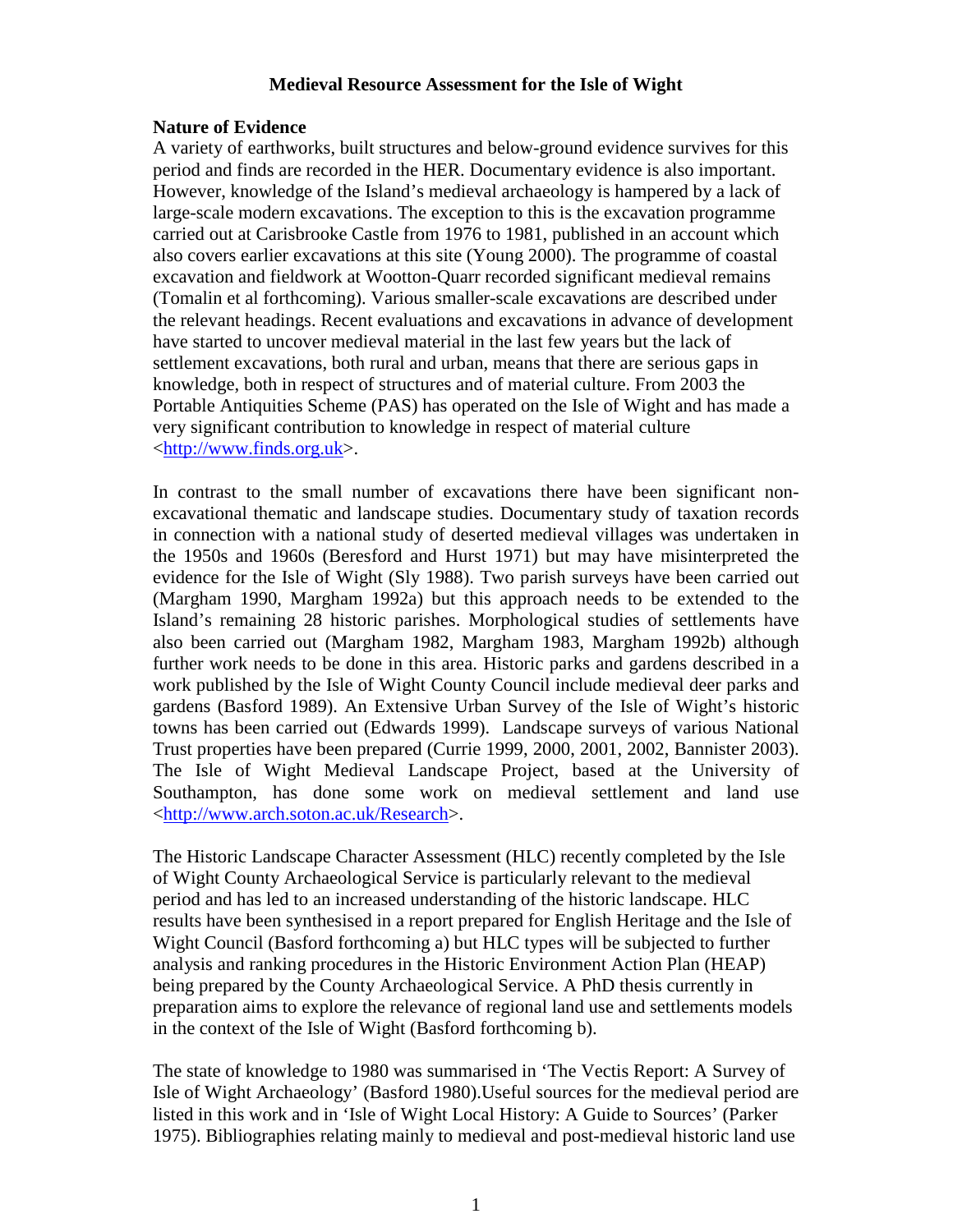and settlement, and containing recently published material, can be found in the Isle of Wight HLC Report (Basford forthcoming a) and in the PhD thesis referred to above (Basford forthcoming b).

An overarching research question concerning all archaeological periods on the Isle of Wight is the extent to which its island status distinguished it from mainland areas and shaped its development.

# **Inheritance**

Carisbrooke Castle was a key site on the Isle of Wight from Early Medieval times and excavations by Young (2000) have provided new evidence on the origins of this site. The earliest definite use of the castle hill-top at Carisbrooke was as a cemetery in the first half of the  $6<sup>th</sup>$  century. However, Young has postulated that the surviving remains of the lower enclosure at Carisbrooke Castle indicate the existence of a late Saxon burgh at Carisbrooke Castle, built to defend the Isle of Wight against Viking raids and associated with two phases of substantial timber buildings within the enclosure.

Apart from the possible burgh site at Carisbrooke Castle there is no direct evidence, for the Viking raids on the Isle of Wight recorded by the Anglo-Saxon Chronicle in the late 9<sup>th</sup> century, late  $10^{th}$  century and early  $11^{th}$  century (Garmonsway 1972). However, the Early Norman tower of Shalfleet Church (Lloyd and Pevsner 2006) suggests a preoccupation with defence in the vulnerable northern half of the Island, near tidal inlets, even after the Norman Conquest. A Viking style cloak-pin has been recorded from Wootton Haven and a Viking sword pommel from Brading Haven.

Most of the evidence demonstrating the substantial inheritance of Later Medieval patterns of settlement and territorial organisation from the Early Medieval Period comes from documentary research, including studies of charters, and from place-name studies. From the late  $7<sup>th</sup>$  century 'mother parishes' appear to have evolved, having the form of 'bacon-rasher' slices crossing the Island from the Solent to the south coast (Hockey1982, 1-13). Freshwater, Calbourne, Carisbrooke, Newchurch and Brading provide convincing evidence of such parochial territories in the period before the Norman Conquest and Arreton was possibly at the centre of a further such territory (Margham 2000, 121-123). The Carisbrooke Parochia has been subjected to a particular study (Hase 1988, Hase 1994). Newchurch Parish survived as a unit of land stretching right across the Island until the  $19<sup>th</sup>$  century. These parishes seem to have corresponded with the territories of early Anglo-Saxon estates. In origin they may even have pre-dated the Anglo-Saxon invasion of the Isle of Wight and have been connected with Roman estates (Tomalin unpublished) although this suggestion has been challenged (Sewell 2000). By later Anglo-Saxon times some of the early estates had been broken up into smaller landholdings, which are described in a number of charters (Margham 2005, Margham forthcoming a) but the boundaries of the 'mother parishes' seem to have remained largely intact and to have formed the basis of medieval parochial organisation in which 'daughter parishes' were taken out of the territories of the 'mother parishes'.

The early Anglo-Saxon estates contained land in most of the Island's topographic zones and seem to have been laid out to allow exploitation of various resources within the landscape. Transhumance may possibly have been practised, with the less productive and more wooded area of the Northern lowlands being used for extensive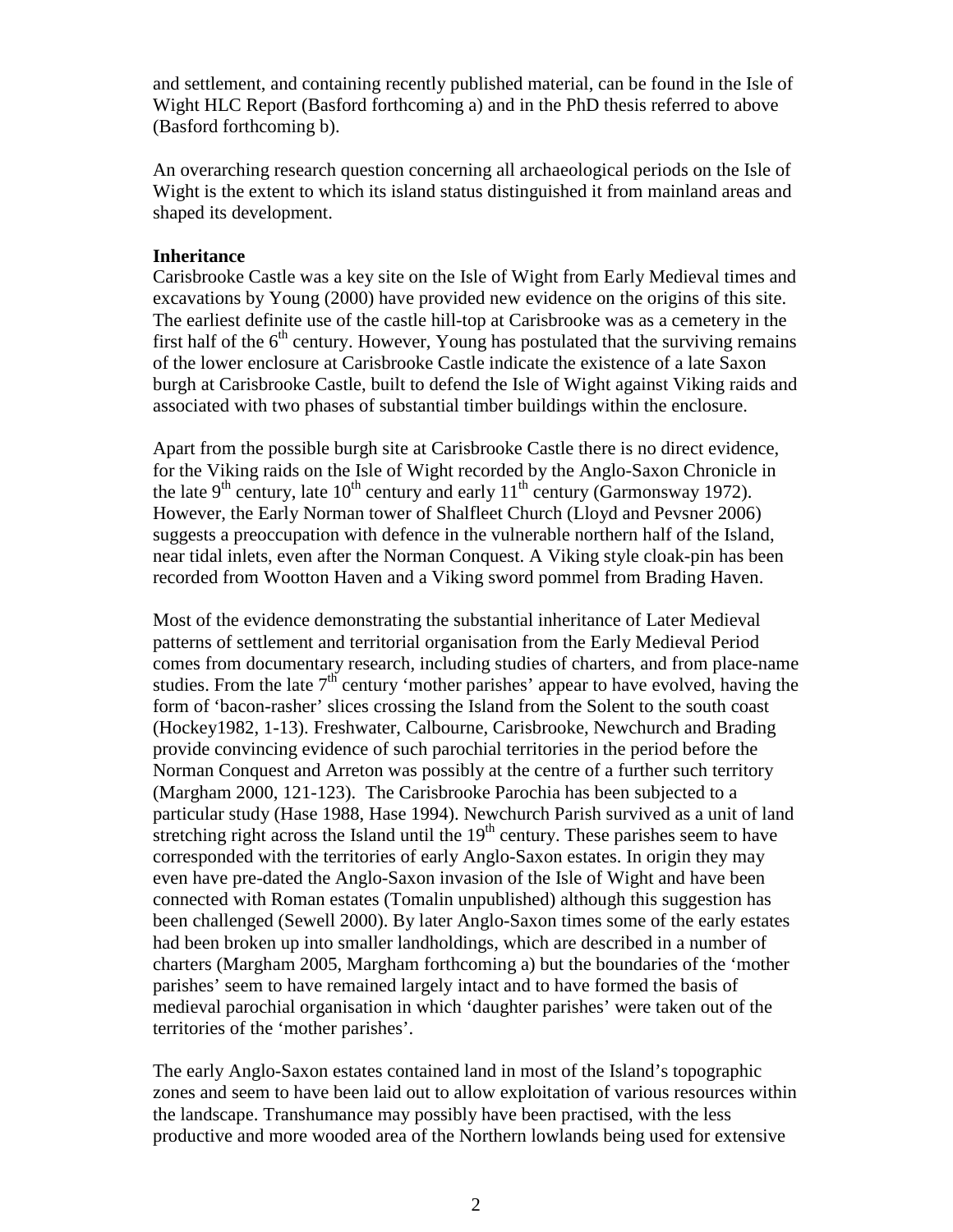grazing on a seasonal basis, although some new evidence from development-funded excavation suggests more settlement and cultivation of the Northern clays from Roman times than had previously been suspected (Network Archaeology, 2005). Nonetheless, the northern part of the Island remained more heavily wooded than the southern part in Later Medieval times and to the present day, reflecting a pattern that may have existed from prehistoric times. The later Anglo-Saxon landscape has been reconstructed by Margham (2003) and related to the size of individual estates.

The Carisbrooke area and Bowcombe Valley was a focus for settlement from Roman times, with villas known at Carisbrooke and Clatterford and a largely uninvestigated buiding at Bowcombe. In the late  $5<sup>th</sup>$  and  $6<sup>th</sup>$  centuries the Isle of Wight was occupied by Pagan Anglo-Saxon settlers of Jutish origin but no settlement sites of this period have been recorded that can be linked with the cemeteries at Carisbrooke Castle and on Bowcombe Down, or with cemeteries elsewhere on the Island such as Chessell Down (Arnold 1982). Recent finds of Middle Saxon date to the south-west of Carisbrooke Castle near Froglands Farm indicate a market at this site (Ulmschneider 2003) and could suggest a possible position for a settlement of earlier date, contemporary with the Carisbrooke Castle and Bowcombe Down cemeteries. In late Saxon times the Island's 'central place' was probably in the Carisbrooke area, whether this central place was the defended *burh* on the site of Carisbrooke Castle suggested by Young (2000), on the site of the present village or elsewhere (Margham 1992). Domesday Book does not refer to Carisbrooke by name but describes the manor of Bowcombe in which Carisbrooke lay, recording tolls which indicate the existence of a market. Carisbrooke survived as the Island's focal point until the borough of Newport was founded in the late  $12<sup>th</sup>$  century.

Domesday Book records ten churches and approximately 100 manors on the Isle of Wight (Hockey 1982, 2; Basford 1980, 142-14; Munby 1982). However, many settlements unrecorded in Domesday Book originated in Early Medieval times, as attested by their Anglo-Saxon place-names (Kökeritz 1940, Margham forthcoming b). Most manorial settlement probably consisted of the manor house and a few surrounding peasant dwellings, although one or two may have been associated with nucleated settlements. From the  $11<sup>th</sup>$  century some lords established chapels close to their manor houses and these gradually achieved parochial status during the Middle Ages. The mixed medieval pattern of nucleated and dispersed settlement on the Isle of Wight may have Early Medieval origins but this topic requires further study.

#### **Chronology**

The main sequence of historical events is well understood although the various 'histories' listed in Parker (1975, 162-163) are mainly of  $19<sup>th</sup>$  century date. There is no comprehensive recent account of the Island's medieval history although it has been covered to some extent by Jones and Jones (1987). Generally speaking, the limited amount of excavation has prevented the establishment of a clear chronological framework for the archaeology of this period apart from built structures which are dated on architectural evidence (Lloyd and Pevsner 2006). However, during the Wootton-Quarr Project scientific dating methods were applied not only to earlier periods but also to medieval materials such as the roof tiles from the Quarr tile kiln (Loader et al 1997, 24). Excavations at Carisbrooke have produced, for the first time on the Isle of Wight, good stratified sequences of artefacts for the medieval and postmedieval periods (Young 2000).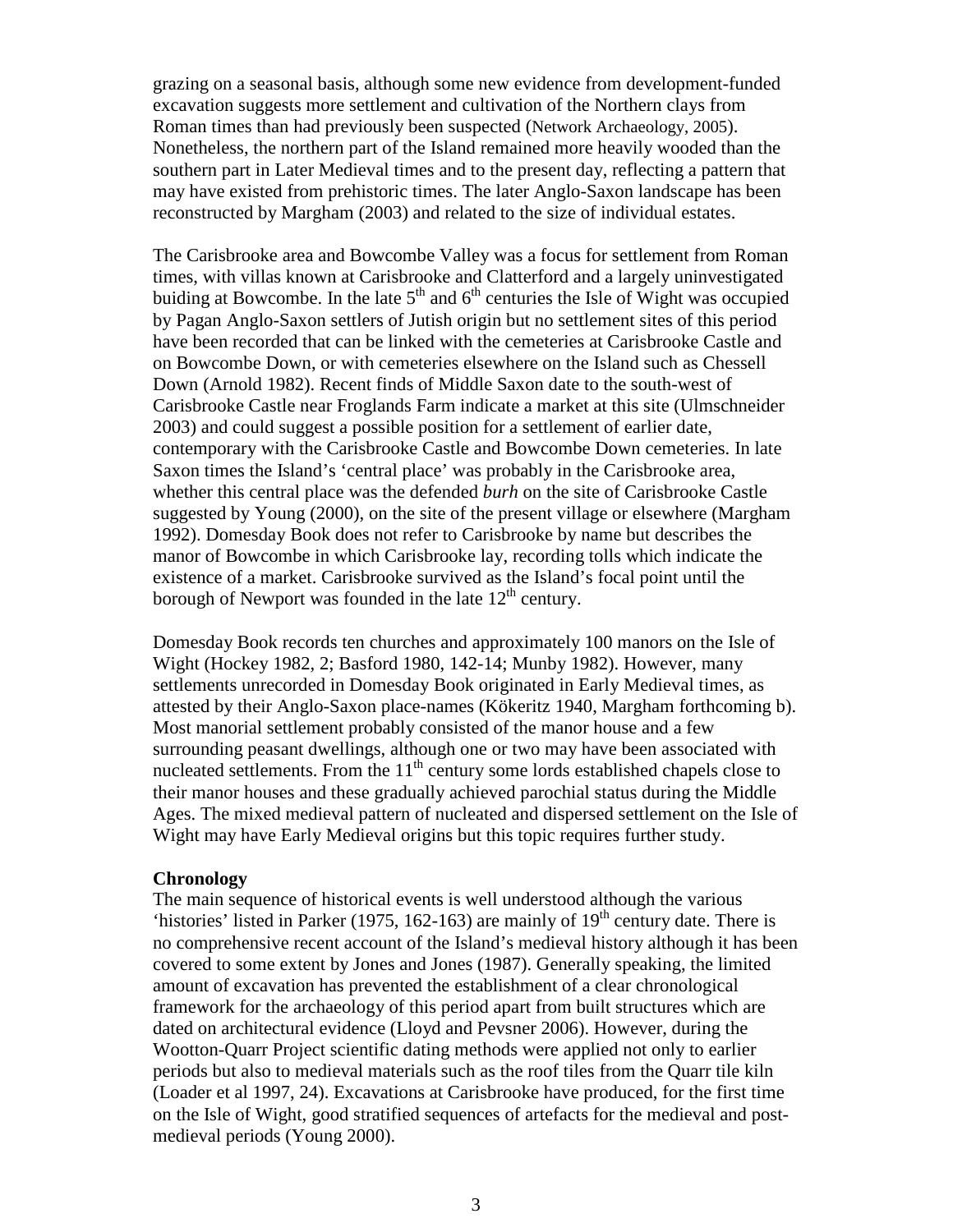# **Landscape and Land Use**

Excavation has played a limited role in understanding this theme although a survey associated with excavations on Ashey Down recorded medieval features (Drewett 1970). Fieldwork has lead to the discovery of considerable numbers of earthworks associated with medieval land use. Present day landscape features such as woods and boundaries are often survivals from the medieval landscape although in some cases they may be even older in origin. Landscape study and analysis, including the use of air photographs, has contributed significantly to the understanding of this topic.  $16<sup>th</sup>$ century royal surveys of the Isle of Wight are a potentially valuable source, discussed in the Isle of Wight HLC Report but not yet fully explored (Basford forthcoming a).

The Isle of Wight was included within Rackham's 'Ancient Countryside Region' and has been placed by Roberts and Wrathmell (2000, 2002) within their 'South Eastern Province' which has many of the characteristics of Rackham's 'Ancient Countryside'. However, the Isle of Wight has a remarkably varied historic landscape character in relation to its small size and the HLC Project has therefore defined a number of discrete Historic Landscape Character Areas based on geology, topography, historic land use, settlement patterns and other factors (Basford forthcoming a). These character areas encompass chalk downland, sandstone valleys and ridges, northern claylands with gravel cappings, a limestone plain and the almost unique Isle of Wight Undercliff, a coastal landslip dating from the Holcene.

Despite Rackham's assertion that open-field was 'either absent or of modest extent' within his region of 'Ancient Countryside' (Rackham 1986, table 1.2) it has been demonstrated by Roberts and Wrathmell (2002, fig 5.10) that open-field formerly covered considerable areas of the South Eastern Province. Williamson (2003, 5) has also stressed that in areas of 'Ancient Countryside' open-field systems were often extensive in medieval times although they were usually irregular, smaller and more numerous than in Midland districts, and enclosed at an earlier date.

Prior to the HLC Project (Basford forthcoming a) no systematic study had been made of the extent of open-field on the Isle of Wight as a whole in medieval and postmedieval times. However, studies of Freshwater Parish (Margham 1992) and Swainston Manor (Jones 1991) showed that these areas contained some open-field which survived into post-medieval times. The HLC Project has now provided evidence for the probable existence of open-field in many parts of the Island, although it appears to have been largely absent from the northern clays, the central chalk ridge and the Undercliff. However, the Island landscape would have looked quite different from that of the English Midlands, where open-field arable occupied up to eighty or ninety percent of the total land in some townships. On the Isle of Wight most medieval manors would probably have had a core of open-field arable farmed by manorial tenants but the amount of land devoted to open-field arable would generally have been limited in extent and each manor would have had variable amounts of common or waste (including downland common pasture in many cases), valley-floor meadow and woodland.

Until post-medieval times the Isle of Wight appears to have possessed a relatively large area of land classified in the HLC as *waste common or heath* and most of this land was probably heathland although this landscape type now barely survives on the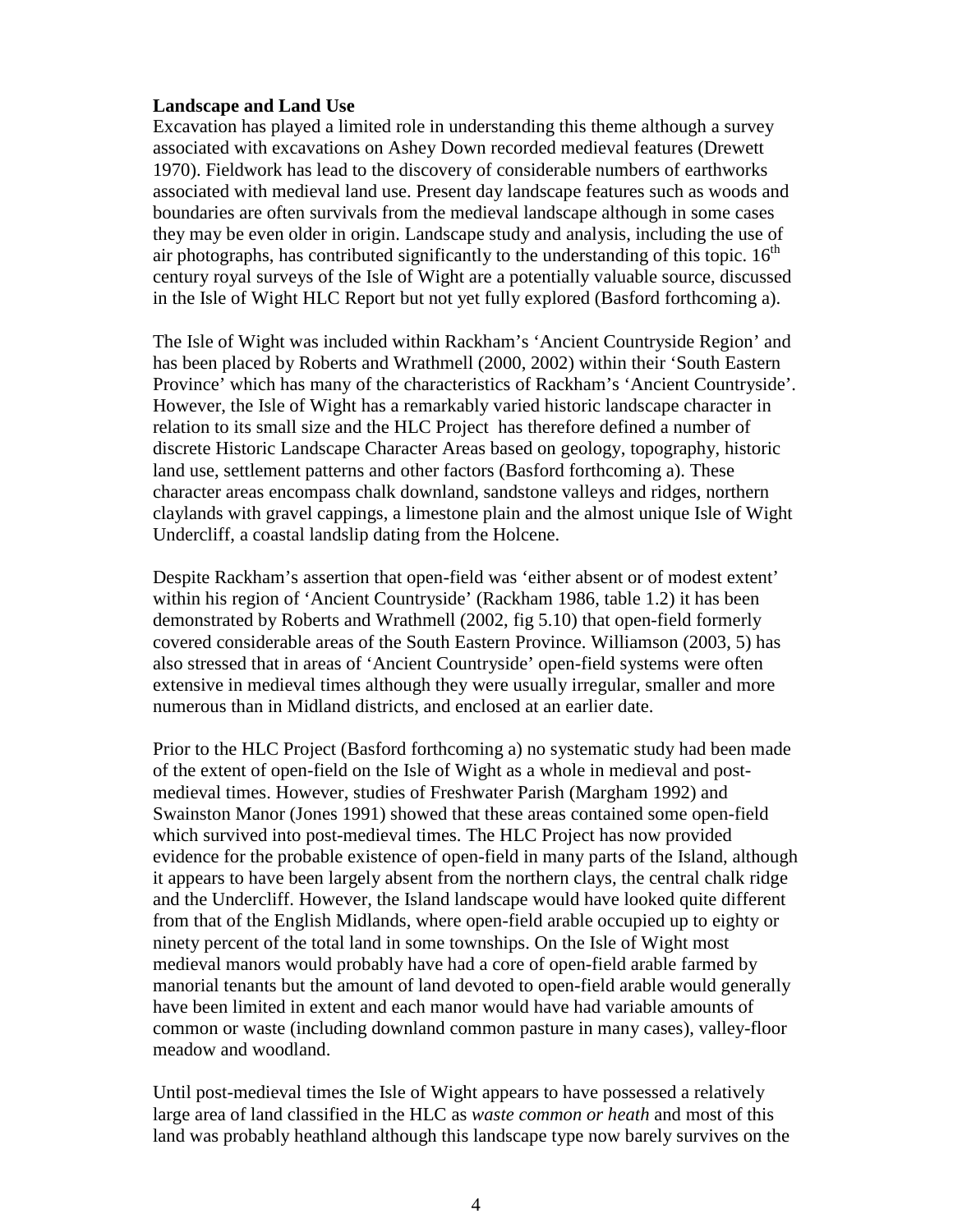Island. The former existence of heathland constitutes one of the historic characteristics distinguishing 'Ancient Countryside' from 'Planned Countryside'. Winding roads and tracks are a distinctive component of the Island's present historic landscape character and have been defined by Rackham as one of the modern characteristics of 'Ancient Countryside'. Rackham also considered that the presence of many small woods was, historically, a feature of 'Ancient Countryside' (Rackham 1986, tables 1.1 and 1.2). In this respect only the northern half of the Isle of Wight conforms to Rackham's model whereas the central and southern parts of the Island possess a considerable area of chalk downland cleared of woodland in prehistory and relatively large areas of former Greensand heath. From swine-rents recorded in the Domesday survey Rackham (1986, 78) has tentatively estimated that the Isle of Wight had only 6% of woodland in 1086, compared with 15% in Hampshire and 70% in the Weald. However, the HLC estimates of woodland on ancient sites and of assarted woodland on the Isle of Wight may indicate that Rackham's figures are too low.

Cahill (1984) has cautioned against viewing the Island's central and southern downs as a static monocultural habitat. There is a considerable body of evidence for prehistoric, Romano-British and medieval field systems on the downs but their major use in medieval times was probably as common grazing land in the ownership of individual manors. However, some downland was clearly used for arable cultivation, as on Ashey Down where ridge and furrow has been recorded (Drewett 1970). A stock enclosure also recorded by Drewett on Ashey Down is the only known example of enclosed pasture on the chalk in medieval times but enclosure of the downs to create private grazing lands was widespread from the  $16<sup>th</sup>$  century.

Surviving or recorded evidence for different types of medieval land use on the Isle of Wight is summarised below.

#### *Ridge and Furrow*

Ridge and furrow earthworks are usually poorly defined on the Isle of Wight in comparison with those in the Midlands. Until recently, only very limited areas had been located but more examples are now recorded in the HER, partly as a result of recent surveys. The Coastal Audit (IWCAHES 2000) identified very narrow ridge and furrow within the rough ground of the Undercliff, possibly representing lazy beds, as well as examples near the northern coast. Developer-funded work by Network Archaeology (2005) has also identified ridge and furrow on the northern clays. However, some of the sites recorded in the HER are probably post-medieval. Ridge and furrow near the medieval borough of Newtown is one of the few examples that can be securely associated with medieval settlement (Basford 1980, 45-48). There is a need for a morphological study of ridge and furrow on the Isle of Wight.

#### *Strip Lynchets*

Some examples survive on steep downland slopes, including those at Chillerton Down, Chillerton village, St Catherine's Hill and St Martin's Down. A comprehensive audit is required.

#### *Woodland and Forest*

Parkhurst Forest existed by AD 986 and after the Norman Conquest was a hunting preserve of the lords of the Island until 1293 when it became a royal forest (Chatters 1991). Historically, part of Parkhurst Forest was wood pasture and part was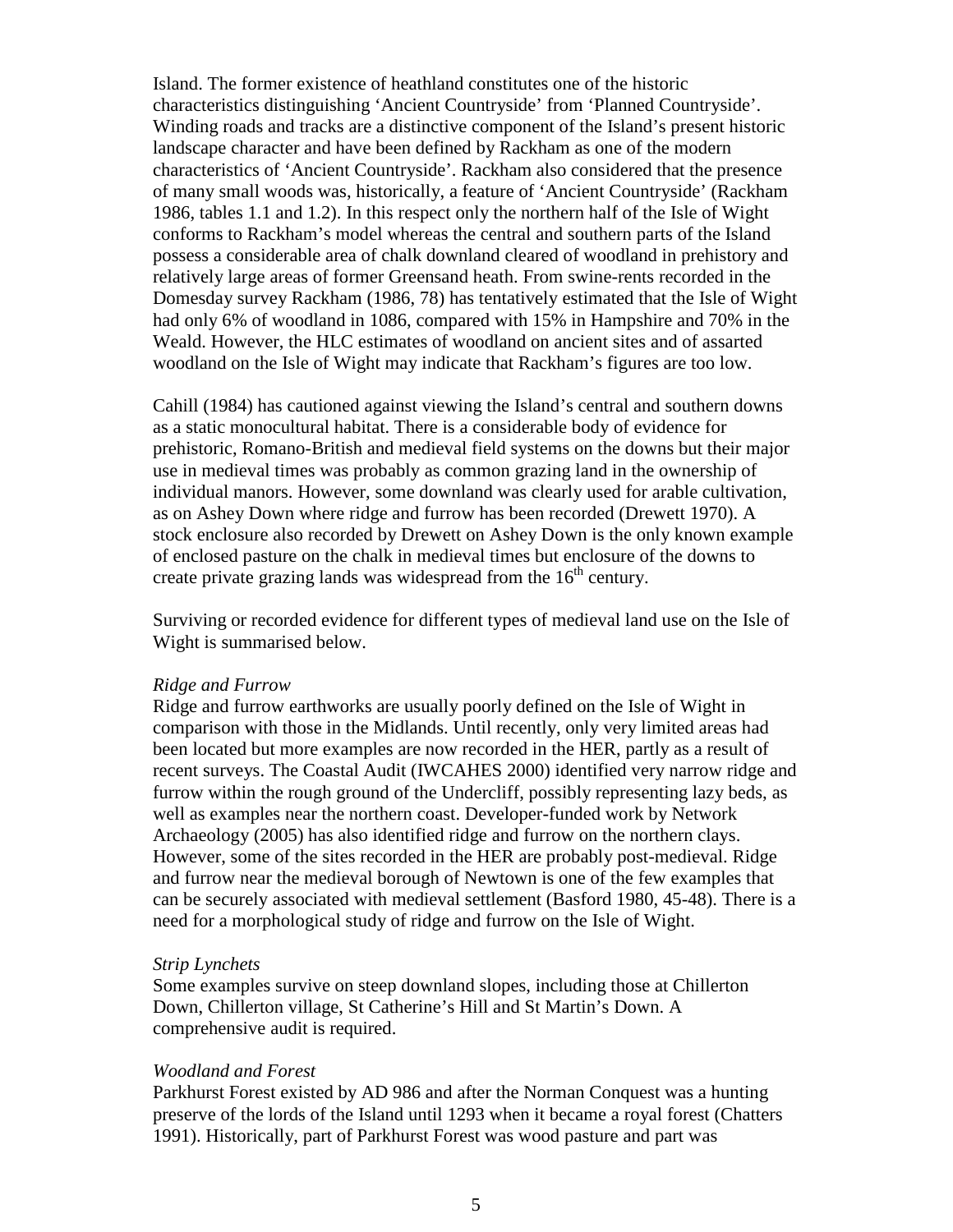heathland. Most other woodland was probably enclosed in medieval times and may have been managed by coppicing. Combley Great Wood was owned by Quarr Abbey in the Middle Ages and a bank running just inside the wood may be a medieval enclosure bank. A woodland survey is required to identify surviving archaeological earthworks and to relate the field evidence to medieval documentary records.

# *Boundary Banks*

Recorded boundary banks include those thought to define blocks of manorial downland and/or parish boundaries, as for instance along the edge of Wroxall Down and Luccombe Down (Currie 2002), Mottistone Down, and High Down (IWCAHES 2000). A downland survey is required to identify other boundary banks and archaeological earthworks, and to relate field evidence to documentary records.

# *Deer Parks*

Nine definite or possible medieval deer parks are recorded by Basford (1989) and one or two more have been identified in the HLC Project. 'The King's Park' at Watchingwell, recorded in Domesday Book, is one of the oldest known deer parks in England. A survey is required to identify surviving field evidence for deer parks.

# *Rabbit Warrens/Pillow Mounds*

There are various documentary references to medieval rabbit warrens. Worsley (1781, 264) stated that 'the greater part of Thorley was once a rabbit warren, as appears by a grant of the Countess Isabella, who gave to the Prior of Christ-church a fifth part of the coneys in her manor of Thorley'. Elsewhere, rabbits were encouraged to burrow in man-made earthworks now known as 'pillow mounds'. Examples of these occur on Ashey Down, Knighton Down and north of Rowdown Copse. Medieval references to rabbit husbandry on the Isle of Wight are discussed by Hockey (1982, 205-212).

## *Fish Ponds*

These survive as earthworks at Quarr Abbey and at Newnham Farm, once a grange of the abbey (Hockey 1970 49-51, Tomalin et al forthcoming). Manorial fishponds survive or are recorded at Stenbury, Great Budbridge, Barton, East Ashey, Kingston and Yaverland. The moated sites mentioned below may also have been used as fishponds.

## *Gardens*

The only medieval gardens known to have existed on the Isle of Wight were created by the 13<sup>th</sup> century ruler of the Island, Isabella de Fortibus, and recorded in contemporary documents (Jones 1989).

## **Social Organisation**

Information about the broad social organisation of the Isle of Wight and the lives of important landowners is available from documentary sources. Some surviving buildings also provide evidence for the lives of high status landowners. However, there is little information for this period about the organisation of town or village communities although some research has been done on the Tudor period (Jones 1978). There is a general lack of archaeological evidence apart from that provided by the Carisbrooke Castle excavations.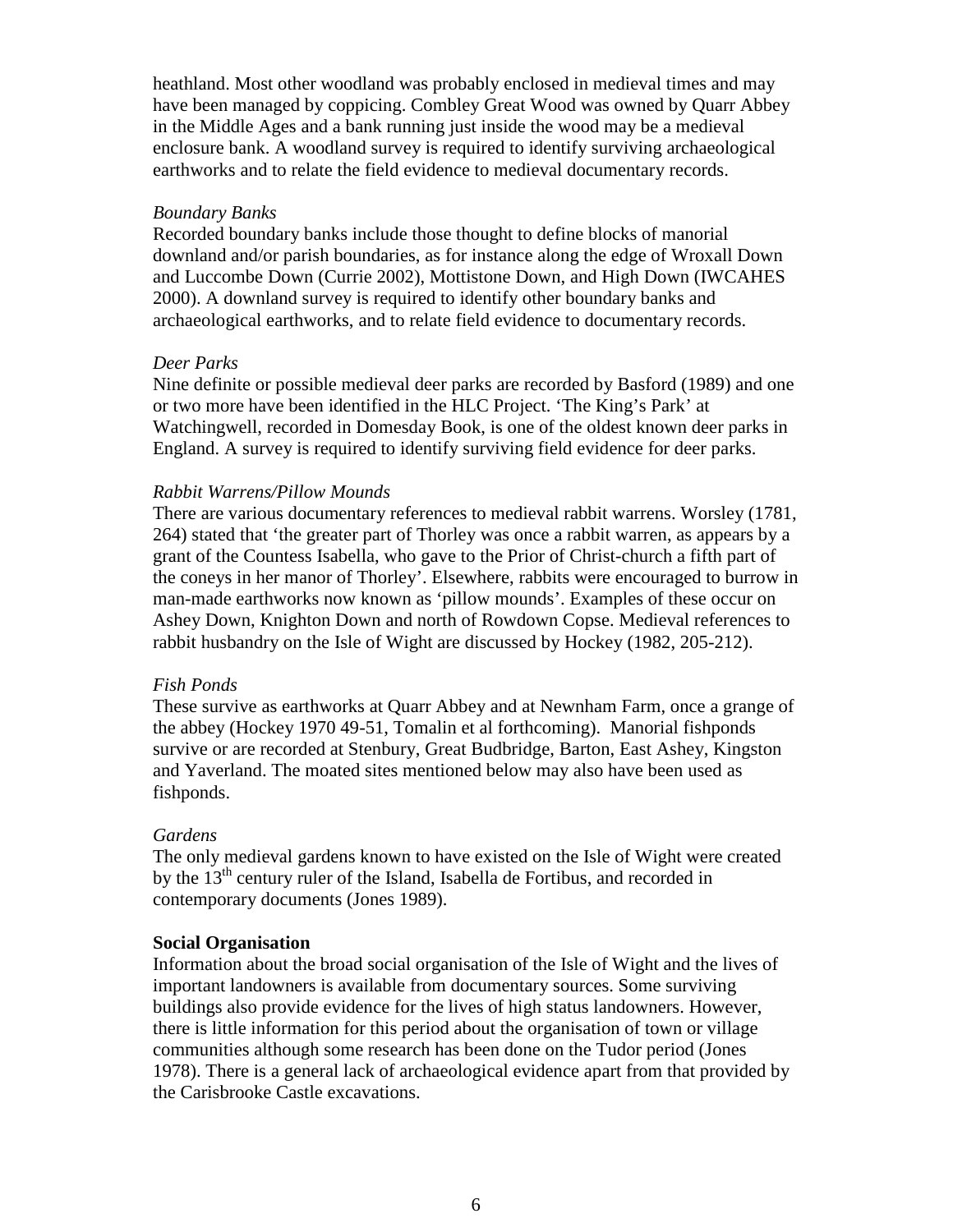Following the Norman Conquest the military significance and special status of the Isle of Wight was reflected in its donation to William Fitz Osbern (an important Norman lord close to William the Conqueror) and in the construction of Carisbrooke Castle. Quasi-independent hereditary Lords of the Island existed for most of the period between 1066 and 1293 but after this date the lordship was in the nature of a Crown appointment rather than a permanent fief (Peers 1975, 3-8, Sheridon 1974). In the  $16<sup>th</sup>$ century the lordship remained with the Crown and only captains of the castle were appointed although they were the effective civil and military governors of the Island. The status of the various Lords and Captains of the Isle of Wight is reflected in the great hall and other interior buildings at Carisbrooke Castle, despite much later alteration (Lloyd and Pevsner 2006 109-111). Another great landowner on the Isle of Wight was the see of Winchester which owned the estate of Swainston in Calbourne Parish from before the Norman Conquest until the end of the  $13<sup>th</sup>$  century (Page ed. 1912 218-219). At Swainston a high status 12th and  $13<sup>th</sup>$  century solar wing to a former hall survives (Lloyd and Pevsner 2006 278-280).

From 1293 the Isle of Wight was incorporated for administrative purposes into the County of Southampton (Hampshire) until it became a county in its own right in 1890. For local jurisdiction the Island was divided into hundreds and tithings. From the  $12<sup>th</sup>$  century there were two hundreds known as the East Medine and the West Medine (Kökeritz 1940 2-4), the dividing line between them being the river Medina. Each hundred was then sub-divided into tithings. The Tithingman or Constable of each tithing had to present all males within his tithing at the Hundred Court, known on the Island as the Knighten Court. The court for the East Medine met at 'La Hatte' and that of the West Medine at 'La Pitte', both places on St George's Down near Newport. The Island towns, the manors of Swainston and Ashey with Ryde, and the 'Island of Freshwater' were outside the jurisdiction of the Knighten Court, each keeping its own court (Russell ed. 1981).

After 1066 a considerable amount of land was granted to the Norman Abbey of Lyre and this land was administered by Carisbrooke Priory from the  $12<sup>th</sup>$  century (Hockey ed. 1981). The other Island priories of St Helens, St Cross and Appuldurcombe also held land locally (Hockey 1982 30-64) but Quarr Abbey was, with Lyre, the major religious landowner on the Island, possessing various local granges and manors on sites that are often still occupied by farms (Hockey ed. 1991). Religious organisations were responsible for medical and social care in the Middle Ages. Carisbrooke Priory maintained a nearby leper hospital, another hospital is recorded at Yarmouth, and a social confraternity with its own building existed at Northwood (Basford 1980, 142).

Manorial holdings on the Isle of Wight were numerous, parishes usually containing several manors, in contrast with other parts of England where parishes and manors were coterminous. A comparative study of parish and manorial organisation on the Isle of Wight and elsewhere would be useful. Manor houses are often found in close association with the parish church or possessed manorial chapels. The size and status of manorial holdings seems to have varied considerably and this is reflected in two surviving manorial buildings. The so-called 'Chale Abbey' is the remains of a substantial stone manor house built by John de Langford who was Constable of Carisbrooke Castle froom 1334 to 1342 (Lloyd and Pevsner 2006, 116). The postmedieval Woolverton Manor at St Lawrence contains within its grounds the ruin of a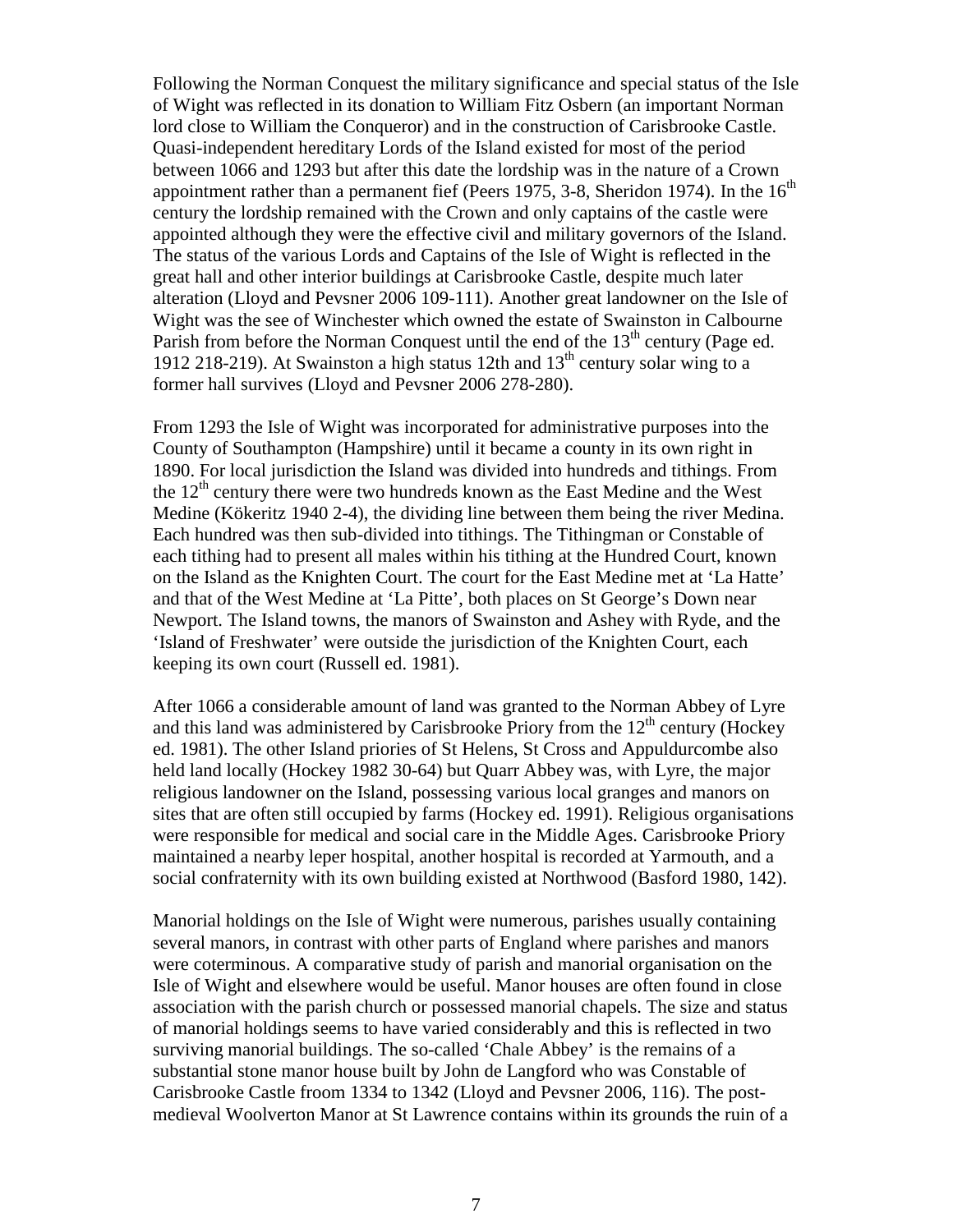late  $13<sup>th</sup>$  century stone building, thought to represent a very small manorial house (Lloyd and Pevsner 2006, 252).

# **Rural Settlement**

Excavation has not been very significant in providing information for this theme but landscape studies and analyses have provided valuable data.

In their work on Deserted Medieval Villages Beresford and Hurst (1971) identified thirty two supposed DMVs on the Island but there is little archaeological evidence which indicates the wholesale desertion of nucleated villages. Sly (1988) has suggested that the documentary evidence was misinterpreted to some extent by Beresford and Hurst and that settlement shrinkage can be clearly demonstrated at only a few sites. The term 'deserted medieval village' is now largely outmoded in medieval studies and is no longer used by English Heritage as a Monument Class Description (Roberts and Wrathmell 2000, 3; English Heritage 1993). When applied to the Isle of Wight the term begs the question as to how many medieval settlements were nucleated villages. Roberts and Wrathmell (2000, 40) have placed the Isle of Wight within their 'South Eastern Province' which they have described as an area of 'scattered nucleations, hamlets, villages and market towns' in contrast with their 'Central Province' which is characterised by 'large concentrations of nucleated settlements'. The Isle of Wight conforms broadly to the pattern of mixed settlement described by Roberts and Wrathmell for the 'South Eastern Province' but has a larger amount of dispersed settlement than some parts of this province.

Despite the lack of archaeological evidence for large-scale settlement desertion, depopulation certainly affected the Isle of Wight in the later Middle Ages, The very first Act of Parliament against depopulation, dating from 1488, deals only with the Isle of Wight (4 Hen. VII c. 16, 17). In the  $16<sup>th</sup>$  century the issue of depopulation was perceived to be bound up with that of enclosure. This topic is discussed further in the Isle of Wight HLC Report (Basford forthcoming a). The University of Southampton's Isle of Wight Medieval Landscape Project was launched in 1996 <http://www.arch.soton.ac.uk/Research> . This project aimed to carry out fieldwork and to re-examine the documentary evidence, particularly medieval taxation records, but it is not known how much work has been done on the project.

An analysis of settlement type and distribution is included in the HLC Report, drawing on the evidence of the Ordnance Survey 6" scale unpublished drawings (Gardener 1793-1810). These drawings show a concentration of nucleated settlement around the downland edges and at the interface between different HLC Areas. In addition, there are clusters of settlement within the *Freshwater Isle* and *Thorley/Wellow Plain* HLC Areas. However, the drawings also show a distribution of dispersed settlement that covers all HLC Areas and most kilometre squares within the Island, excluding only a few areas of high downland and Parkhurst Forest. The antiquity of this wide-spread dispersed settlement pattern requires further investigation. Can it be seen as a faint echo of settlement patterns in prehistoric or Romano-British times or does it reflect the colonization of less productive areas of the Island in medieval times? Another characteristic of Isle of Wight rural settlement, as shown on early maps and surviving to the present day, is the existence of church/manor complexes. Research is needed to investigate whether these reflect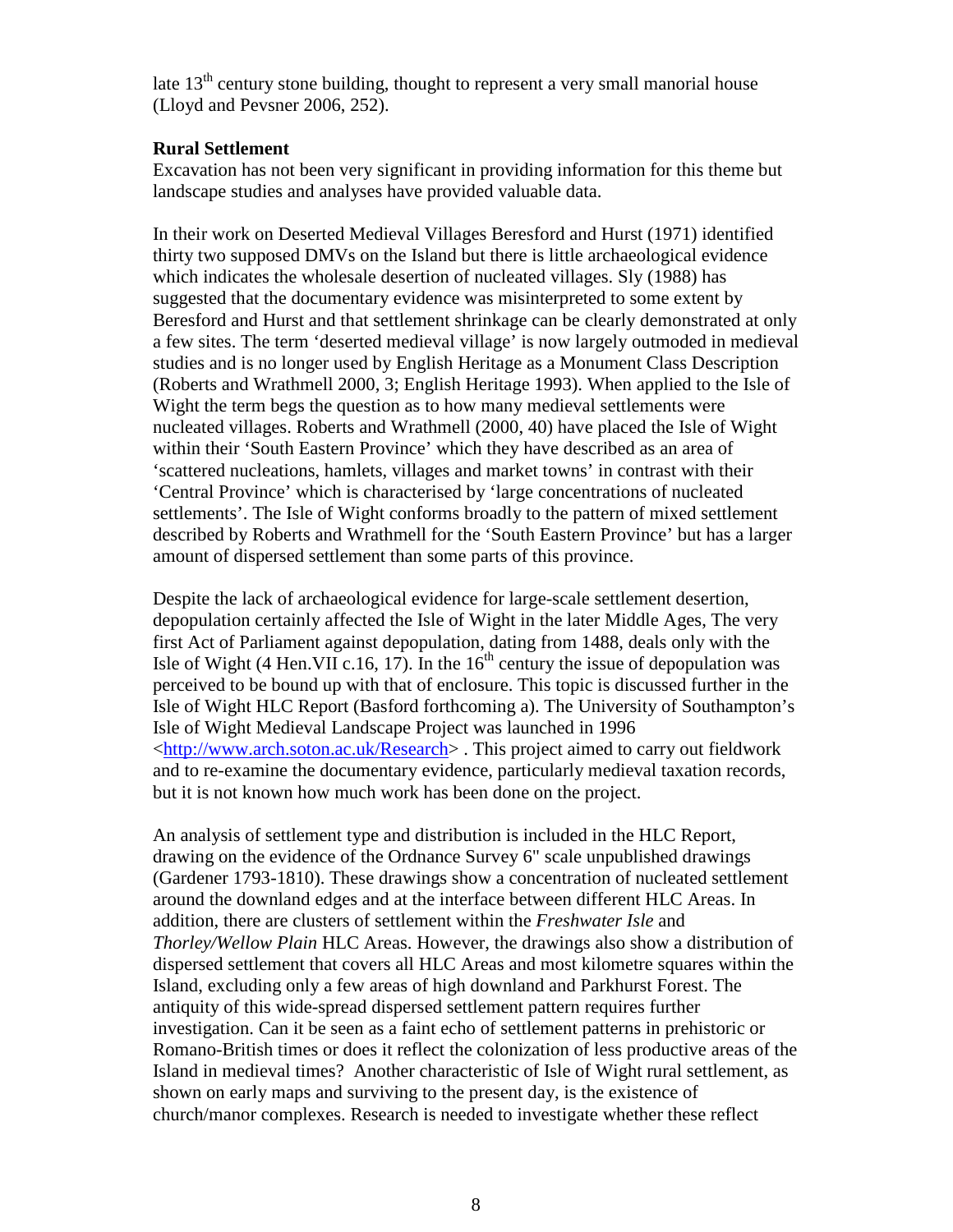early medieval/medieval settlement patterns or whether they are the result of later settlement shift and desertion.

Some work on settlement morphology has been done by Margham (1982, 1983, 1992) and this topic has been explored further in the HLC Report (Basford forthcoming a), using the evidence of the Ordnance Survey 1793-1810 drawings. Where nucleated settlements lay on relatively flat land with rising ground behind they were often small nucleated clusters such as Godshill. Brighstone comprised several nucleated clusters in close proximity. Where settlements lay within valleys a more linear form occurs, as at Chillerton, Gatcombe and Whitwell. Carisbrooke displays a regular row plan (Margham 1992b). The settlement morphology of St Helens is unique amongst surviving settlements on the Isle of Wight in comprising a regular one row plan with a green, although this settlement form is common in some parts of the country. Open fields beyond the property plots at St Helens appear to have been laid out with a degree of regularity unusual on the Isle of Wight and their relationship with the adjacent village suggests a degree of planning more commonly found in Roberts' and Wrathmell's 'Central Province'. St Helens is one of the few places on the Island apart from Carisbrooke where the formal planning or re-planning of a village sized settlement in medieval times can be suggested, although a similar planned settlement may possibly have been laid out at Freshwater Green but failed to survive in its original form (Margham 1992a). Elsewhere within 'Freshwater Isle' settlement was 'polyfocal', consisting of numerous hamlets around small greens rather than the isolated farms, church/manor complexes and small nucleated villages that occurred elsewhere in the Island.

Information on specific rural settlement sites is summarised below.

#### *Excavated Sites*

**Wolverton (Centurion's Copse)**: Deserted manorial moated settlement subject to limited amateur excavation in the 1950s.

**Flowers Brook (Steephill)**: Probable site of medieval settlement associated with cemetery discussed below

### *Moated Sites*

Apart from the site of Wolverton (Centurion's Copse), mentioned above, moated sites are known as earthworks at **Wolverton Manor (Shorwell)**, at **Stenbury Manor** (associated with house platforms and other earthworks), at **Great Budbridge Manor** and from documentary evidence at **Barton Manor**.

#### *Deserted/Shrunken/Shifted Settlements*

**East Ashey**: Earthwork remains of manorial settlement. Student survey (Sly 1988). **West Nunwell**: AP evidence & earthwork remains of manorial settlement - fieldwork carried out by Isle of Wight Medieval Landscape Project

**Thorley**: Extant church/manor complex with an interrupted row settlement at Thorley Street some distance to the east. Margham (1990) has suggested settlement shift from the manorial site to Thorley Street by the mid sixteenth century.

**Stenbury Manor**. Student survey (Sly 1988).

**Nettlecombe**: Earthwork remains close to existing hamlet.

**Watchingwell**. Student survey (Sly 1988).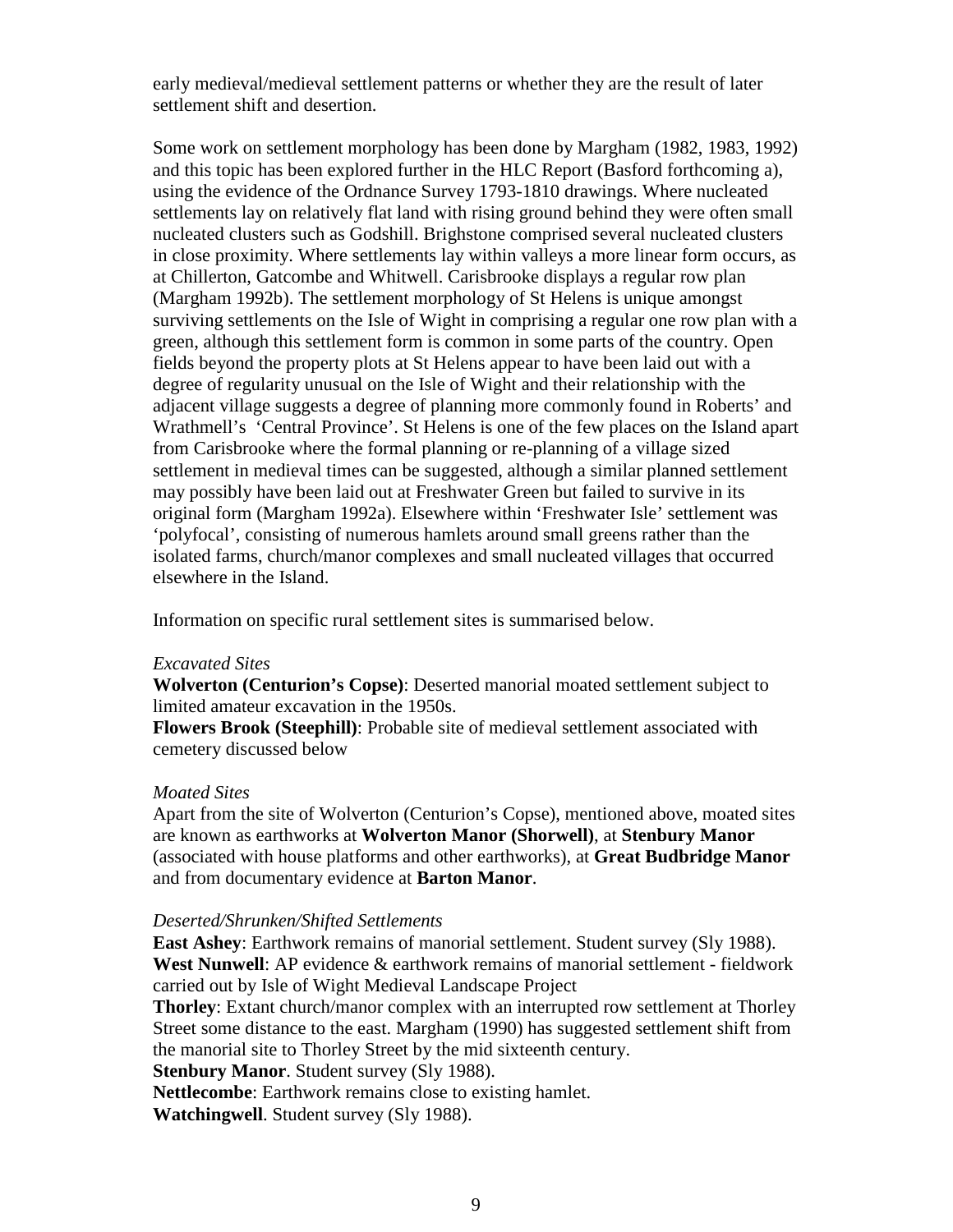# *Undercliff Middens*

A number of middens in the Isle of Wight Undercliff and Landslip were recorded in the first half of the  $20<sup>th</sup>$  century (Basford 1980, 153) and one was excavated (Dunning 1939). These may be associated with nearby settlement exploiting coastal resources.

# **Urban Settlement**

Evidence for this theme is in the form of clearly identifiable medieval urban areas with surviving street plans. There is also the likelihood of significant buried archaeological deposits although there have been very few excavations and none on a large scale. However, one or two watching briefs, and small-scale developmentdriven excavations in Newport have yielded some new information. The County Archaeological Service has monitored developments and trenches in Newport for many years but a surprisingly small quantity of artefacts have been recovered or recorded.

The Vectis Report (Basford 1980 40-48) provides an overview of the Island's medieval towns but a much more detailed analysis can be found in the Extensive Urban Survey of the Isle of Wight's Historic Towns which deals with the settlements of Newport (Edwards 1999a), Yarmouth (Edwards 1999b), Newtown (Edwards 1999c), Brading (Edwards 1999d), Carisbrooke (Edwards 1999e), St Helens (Edwards 1999f) and Cowes (Edwards 1999g). However, Carisbrooke and St Helens do not appear to have sufficient 'urban' attributes to be characterised as urban settlements (Darvill 1992, 35) whilst Cowes developed in the post-medieval period. The four remaining settlements of Newport, Yarmouth, Newtown and Brading are all planned medieval towns with markets and fairs. Newport, Yarmouth and Newtown had charters of incorporation. Yarmouth and Newport are of late  $12<sup>th</sup>$  century date and were founded by members of the de Redvers family, who were hereditary Lords of the Island. Newtown was founded by the Bishop Elect of Winchester on land within his manor of Swainston in 1256. Page (1912, 168) and Edwards (1999d) have suggested that the growth of Brading was linked to the acquisition of the manor of Whitefield by King Edward I and his grant of a market and fair in 1285 but it has also been suggested that the town may have been created originally by the local Lord of the Manor, William Fitz Stur, in the early  $12<sup>th</sup>$  century (pers comm. Webster).

All four planned towns were situated beside navigable estuaries or tidal inlets, emphasising the importance of water transport in this period. Newport was the Island's most significant town in the Middle Ages and has remained so until the present day. However, none of the Island towns were very prosperous in medieval times and Newport, Yarmouth and Newtown suffered from French raids in 1377. Newtown had failed completely as a town by the  $15<sup>th</sup>$  century. This has allowed extremely good preservation of the town plan, including all the streets, some burgess plots and an area of former open-field. Newport has also preserved its medieval gridplan of streets, now surrounded by later developments. The less complex grid-plan of streets at Yarmouth and the regular row pattern at Brading also date from medieval times.

The only excavated evidence comes from Newport. Excavations in 1978 at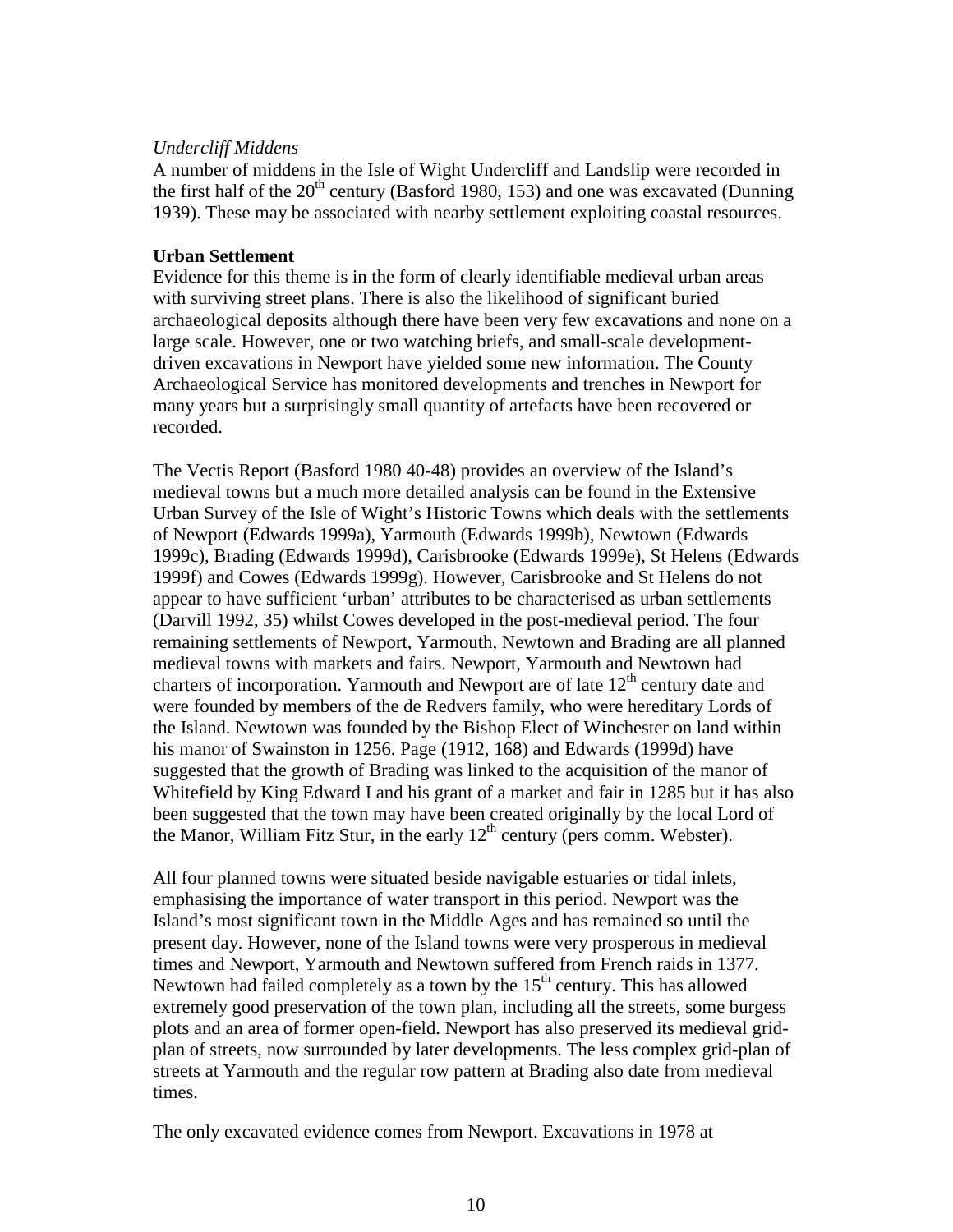Cockram's Yard on the site of a new supermarket uncovered pits containing medieval material. Excavation of a section of  $17<sup>th</sup>$  century water pipe in the High Street during 1980 revealed a layer of burnt material which has been interpreted as evidence of the 1377 French raid (Tomalin and Scaife 1987). Building work at Sea Street in 1980 revealed a pit containing sherds of a Saintonge jug dating from the mid  $13<sup>th</sup>$  to  $14<sup>th</sup>$ century (Nelson 1984). An evaluation excavation at South Street indicated good survival of archaeological deposits and a significant level of medieval activity including traces of walls, whilst a substantial assemblage of medieval pottery recovered from a pit and two features on the site was suggestive of a possible kiln site (Michaels 2004). At Lugley Street medieval pits and gullies and a stratified medieval deposit were recorded during a developer-funded excavation (Southern Archaeological Services 2005) but hardly any medieval material was recorded during the recent redevelopment of Newport Bus Station (Wilson and Edmunds 2006, 6-7).

## **Built Environment**

The newly revised Isle of Wight volume in the 'Buildings of England' series (Lloyd and Pevsner 2006) provides an excellent architectural assessment of the built environment, including surviving medieval buildings. These are nearly all either ecclesiastical buildings or high status secular buildings. The secular buildings of Carisbrooke Castle, Swainston, 'Chale Abbey' and Woolverton, St Lawrence have all been described above. The Isle of Wight is noted for its stone manor houses but most of these are Jacobean. However, at Mottistone the south wing may possibly be of late medieval date and at West Court, Shorwell one wing may date from the early  $16<sup>th</sup>$ century.

Despite the availability of good local building stone most medieval domestic buildings on the Isle of Wight appear to have been timber-framed and have not survived. A timber-framed house at Brading now forming part of the Wax Museum is probably later than 1550. However, a rare survival at Gurnard is part of Rew Street Farmhouse comprising a timber-framed cruck building, possibly dating from c.1400, encased in later stonework. The only remains of medieval farm buildings are at Arreton and Chale. The stone-walled tithe barn at Arreton, partly  $15<sup>th</sup>$  century in origin, is now a ruin with its fine thatched and timber-framed roof lost (Peters 1964). Another stone-walled barn at Chale has survived in much better condition. It is  $16<sup>th</sup>$ century and has one original truss surviving in the roof timbers. A good picture of medieval farmhouses, cottages and farm buildings can be obtained from a survey of Swainston Manor, even though this document dates from 1630 (Jones 1991)

Only the churches at Arreton and Freshwater provide structural evidence of Anglo-Saxon origins. There are no complete Norman churches but the Norman tower at Shalfleet has already been noted and significant Norman features survive in other churches. There are some notable features of the Early English period in Isle of Wight churches but little medieval work of note apart from towers, especially those at Carisbrooke and Chale.

There are scanty remains of Quarr Abbey, founded in 1131, but these are mainly of 13<sup>th</sup> century date. No claustral remains of St Mary's Priory at Carisbrooke survive but the present parish church also functioned as the priory church in medieval times. Similarly, St Helens Priory shared a church with the parish of the same name. The remains of the medieval St Helens church tower now survive as a seamark although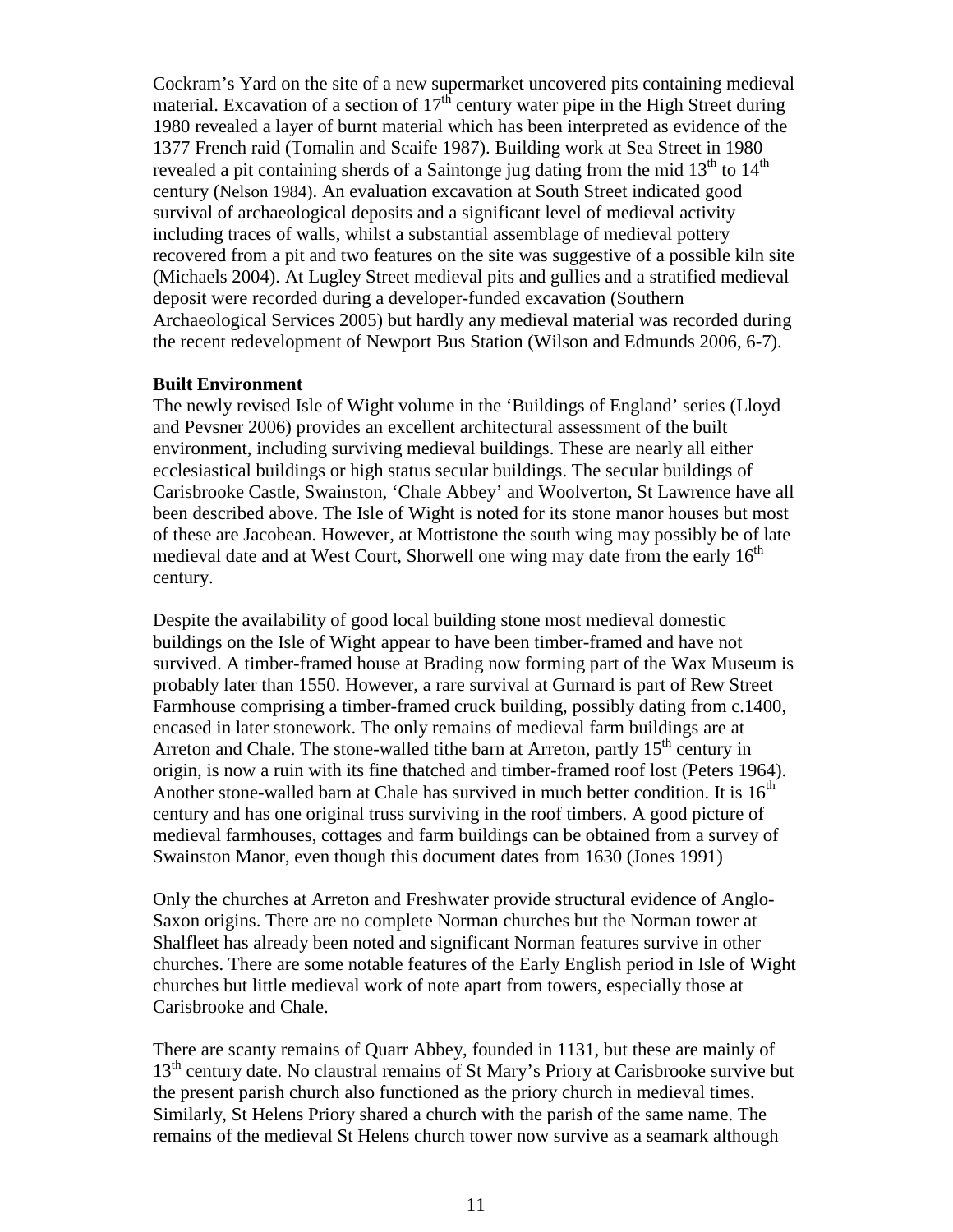no other evidence of the priory survives and the parish church has been rebuilt elsewhere.

Archaeological fieldwork on above-ground built structures has been limited. An archaeological survey of the stonework of Kingston church was carried out after the church was declared redundant in 1985 (Basford 1988). A photogrammetric survey of building remains and walls at Quarr Abbey was carried out in November 1994 on behalf of English Heritage and other survey work has been carried out by Southampton University (Sly and Clark 1997, Edmonds et al 2002).

# **Ceremony, Ritual and Religion**

Above-ground sites are mainly those of medieval parish churches and their interior fittings. There are a few standing monuments such as the remains of Quarr Abbey. Apart from Quarr Abbey, the Island possessed four priories in medieval times, these being Carisbrooke, St Cross at Newport, Appuldurcombe and St Helens. The Island's religious houses have been well documented by Hockey (1970; 1981; 1982; 1991). Various manorial chapels are also recorded in the documentary record (Basford 1980, 140-141; Hockey 1982, 8-11). A number of holy wells marked on  $19<sup>th</sup>$  century maps may be of medieval origin. Recently, the Portable Antiquities Scheme has recorded a number of religious objects.

Excavation of religious sites has been very limited. A local Antiquarian and architectural historian excavated at Quarr Abbey in the late  $19<sup>th</sup>$  century and recovered the ground plan of this Cistercian abbey, founded in 1131 (Stone 1891). The same investigator uncovered the foundations of the chapel attached to St Catherine's Lighthouse. An evaluation excavation at Priory Farm in the 1990s found traces of buildings thought to be associated with Carisbrooke Priory (Whitehead and Higgins 1995, 15).

The only medieval cemetery to have been excavated is at Flowers Brook, Steephill on the Undercliff coast. Here, a developer-funded evaluation and limited excavation found the remains of up to forty inhumations (pers comm Stump). These burials may have been associated with the remains of a stone-vaulted building on the eroding cliffedge which could have been a chapel, and with nearby settlement remains. The settlement may be that of the medieval manorial holding of Steephill, although no chapel or burial ground is known from medieval records. A very small quantity of pottery was found and this was of Saxo-Norman date. However, some of the excavated skeletons had cuts to the head and upper body, suggesting a violent death (pers comm. Motkin). The most likely historical context for violence of this type would be the  $14<sup>th</sup>$  century French raids on the Isle of Wight. Unfortunately, this site still awaits publication

Comprehensive descriptions of the Island's parish churches are contained in Lloyd and Pevsner (2006). Most are still in regular use and even the tiny buildings of Bonchurch Old Church and St Lawrence Old Church survive, although superseded for regular worship. Kingston Church, although surviving, is now redundant. At Thorley only the porch of the medieval parish church survives, next to the manor house. This building may have fallen out of use due to settlement shift. Lists and descriptions of sculpture, memorials, wall paintings and interior fittings within parish churches are contained in Green (1969, 73-92). Surviving stonecarvings include a supposed sheela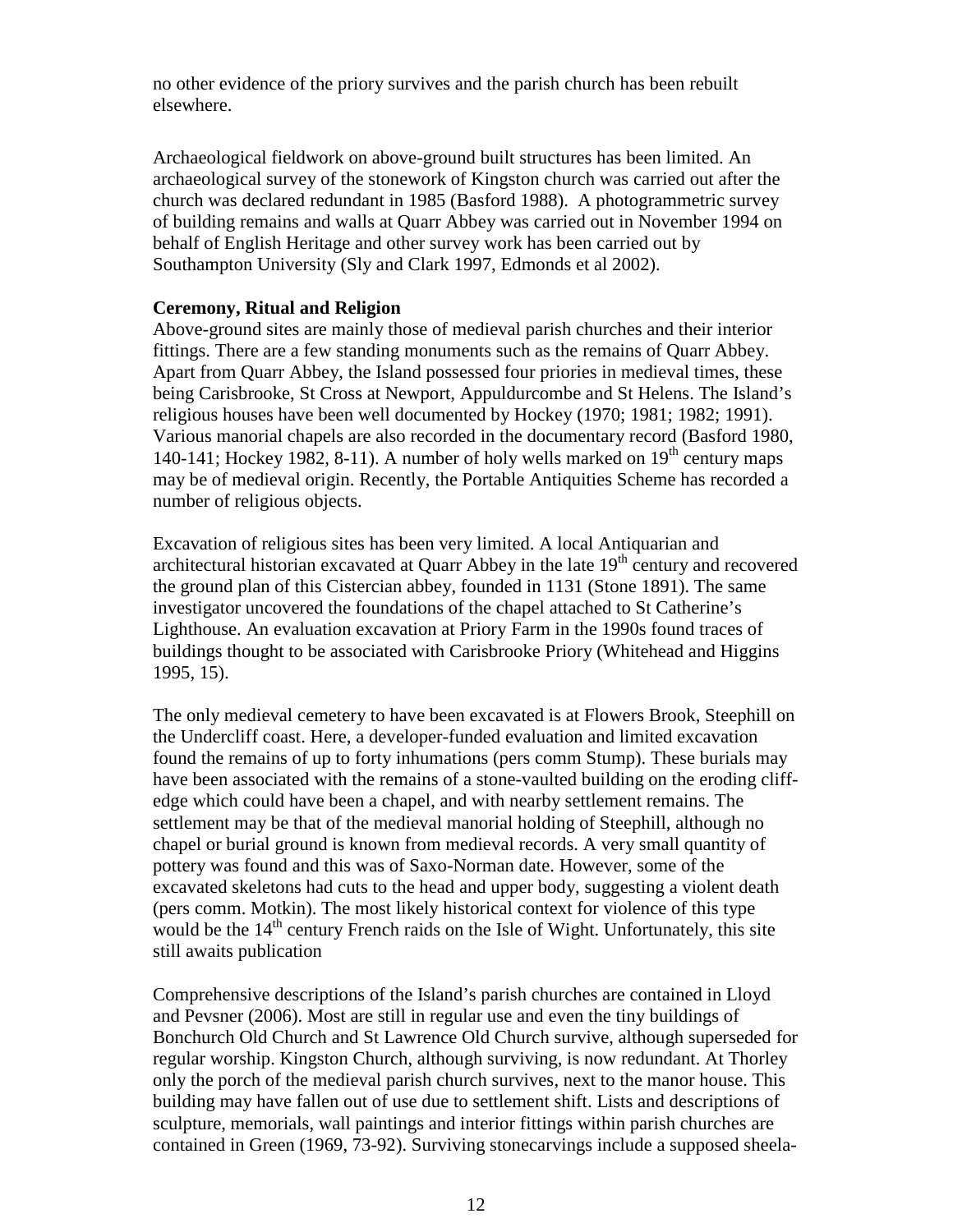na-gig set over the displaced Norman arch at the entrance to Binstead churchyard (Hutchinson and Hutchinson 1969, Green 1969, 11-15). Wall paintings are recorded from several churches and significant examples survive at Godshill and Shorwell. A study of Isle of Wight church dedications has been carried out by Margham (1997).

A number of manorial and private chapels existed in medieval times and these have been listed and described (Basford 1980, 140-141, Hockey 1982, 8-11). The Chapel of St Nicholas, inside Carisbrooke Castle and rebuilt in modern times, was nominally a parish church with its own parish lands scattered across the Island. Adjoining the Great Hall of Carisbrooke Castle is the private chapel of Isabella de Fortibus, built from 1270, now converted to a staircase hall (Lloyd and Pevsner 2006, 109-110).

At least two holy springs or wells are recorded from the Isle of Wight, these being St Boniface Well on Ventnor Down and St Lawrence Well in the Undercliff (Whitehead 1911, 118-119, 171). St Boniface Well was noted by Currie (2002, 64) who reported that the exact site of this spring is no longer visible. St Lawrence Well is housed within an early 19<sup>th</sup> century listed building. The well house covering Winifred's Well at Swainston is also listed but this site is associated with a  $16<sup>th</sup>$  century owner of the Swainston estate and does not have religious associations.

Some significant finds connected with religion have been recorded through the Portable Antiquities Scheme. These include lead ampullae made to hold holy water and Papal bullae (seals attached to Papal documents). A particularly interesting find from Brighstone Parish is a small 14<sup>th</sup> century copper alloy figurine of the Madonna and Child. Such figurines are generally considered to be fittings from Precentors' staffs or croziers. Another religious object from Newport is an alabaster carving of a bird, probably an effigy of the Dove as the Holy Spirit. The outline profile of the mount is coffin-shaped and the object may possibly have formed a lid for a miniature coffin which served as a reliquary.

#### **Warfare, Defence and Military Installations**

The Isle of Wight's history has been shaped to a considerable extent by its vulnerable but strategic position and by the needs of defence. The perceived threat changed over the centuries. From the  $9<sup>th</sup>$  century until the  $11<sup>th</sup>$  century the main threat was from Viking raids. Immediately after the Norman Conquest the main function of Carisbrooke Castle was to impress and subdue the local population and to emphasise the dominance of the new Norman overlord. Carisbrooke was the only substantial fortification until the  $16<sup>th</sup>$  century and its site at the centre of the Island left the Island open to coastal attack. French raiders attacked the Island twice in the  $14<sup>th</sup>$  century, devastating the towns of Yarmouth, Newtown and Newport in 1377 (Jones and Jones 1987, 35). Fear of French attack led the monks at Quarr to obtain a licence to crenellate in 1365 (Renn 1954). Parts of the resulting precinct wall survive, containing two of the earliest surviving gunports recorded in Britain. The monks also appeared to have fortified a coastal warehouse at nearby Fishbourne (Page ed 1912, 151, Stone 1891 Vol. 1, 32). At the very end of the medieval period the French were once again perceived as a threat and in the reign of Henry VIII castles were built at West Cowes, East Cowes, Sandown and Yarmouth and at Hurst Castle on the mainland shore (the latter two defending the Needles passage). Yarmouth Castle survives, as does the battery of West Cowes Castle, now incorporated in the Royal Yacht Squadron (Basford 1980, 132-133; Jones and Jones 1987, 46-47).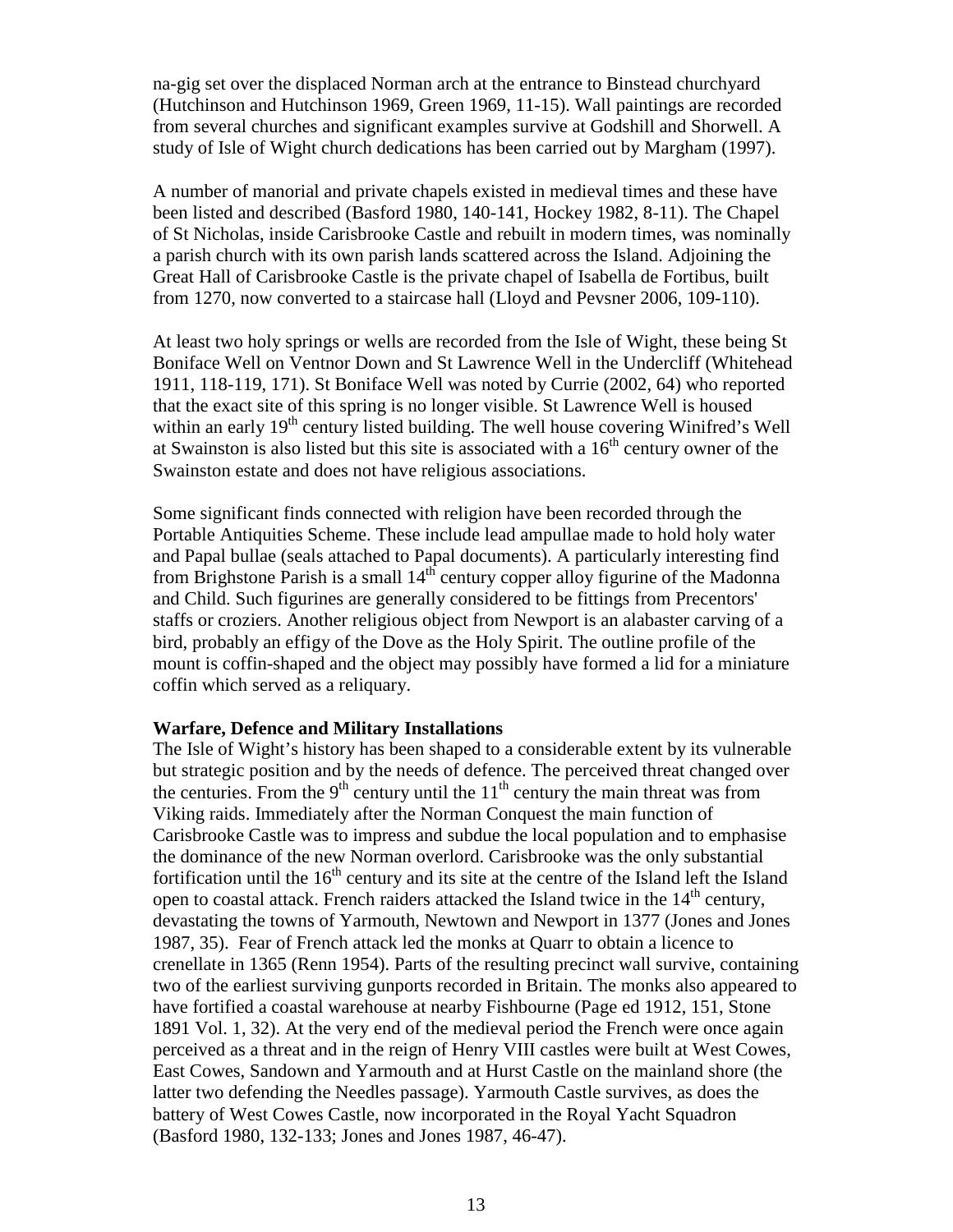Carisbrooke Castle is a complex site with many building phases and was the subject of considerable study before the excavation programme undertaken by Young (2000) from 1976 to 1981. The earliest identifiable defensive phase comprises the stone revetted lower enclosure, dated by Young to the early  $11<sup>th</sup>$  century. During Young's excavations evidence was found for a Conquest period ringwork occupying part of the lower enclosure. This ringwork was soon replaced by a massive motte-and bailey castle, the earthworks of which still survive. This was presumably first defended in timber but by 1136 the defences had been reconstructed in stone. Throughout the rest of the Middle Ages the castle underwent various modifications, including the building of the gatehouse drum towers. Another phase of major modifications to the castle took place in post-medieval times, culminating in its conversion to an artillery fortress with a pentagonal bastioned trace from 1595 to 1602. During its long history Carisbrooke Castle experienced military action only twice: in 1136 it was besieged and taken by King Stephen; during the French raids of 1377 the castle was again besieged but on this occasion withstood the attack (Chamberlin 1985, 4-5).

To guard against invasion a beacon system existed on the Island in the Middle Ages. A list of beacon sites survives from1324 and one of the sites listed may have been the Harborough barrow, of Bronze Age date, on Mottistone Down (Kökeritz 1940, lxxxvii-lxxxi, Basford 1980, 133-134).

The geographical position of the Isle of Wight offers both a shelter for fleets and lines of easy inland penetration on the mainland, thus giving the Island great strategical importance (Hockey 1982, 81-104). The Anglo-Saxon Chronicle records frequent harrying of the Isle of Wight by Viking fleets. The Danes sheltered their fleet in the Solent and overwintered on the Island in 1006. Following the use of Island harbours by Godwin and Tosti, Harold based his fleet on the Island and made his headquarters inland whilst awaiting the invasion of William of Normandy. During the Hundred Years War with France it was necessary to control shipping and regulations were issued (cited in Worsley 1781, 31) that the only ports of entry to the Island were to be La Riche (Ryde), Shamblord (up-river from modern Cowes) and Eremue (Yarmouth). The reference to La Riche, or Ryde, may possibly refer to Barnsley Harbour to the east of Ryde, since Ryde does not possess a natural harbour. St Helens was also apparently a significant medieval port, as in 1302/3 the ports of St Helens and Hamble on the mainland were ordered to find a ship for Edward I's expedition against the Scots. It is thought that St Helens was the point at which a French force landed in 1340 (Edwards 1999f, 2-3). In the  $16<sup>th</sup>$  century the Island had a centre for both shipboard and shore-based trading in stolen cargoes, at Mead Hole on the northern coast between East Cowes and Wootton (Jones 1978 191-193).

## **Material Culture**

Our knowledge of material culture on the Isle of Wight during this period is due mainly to a very few research excavations, to recent small-scale developer funded excavations in connection with pipe laying operations and to the Portable Antiquities Scheme. The material from the small-scale recent excavations, which is mainly ceramic, complements the mainly metallic objects recorded by the Portable Antiquities Scheme.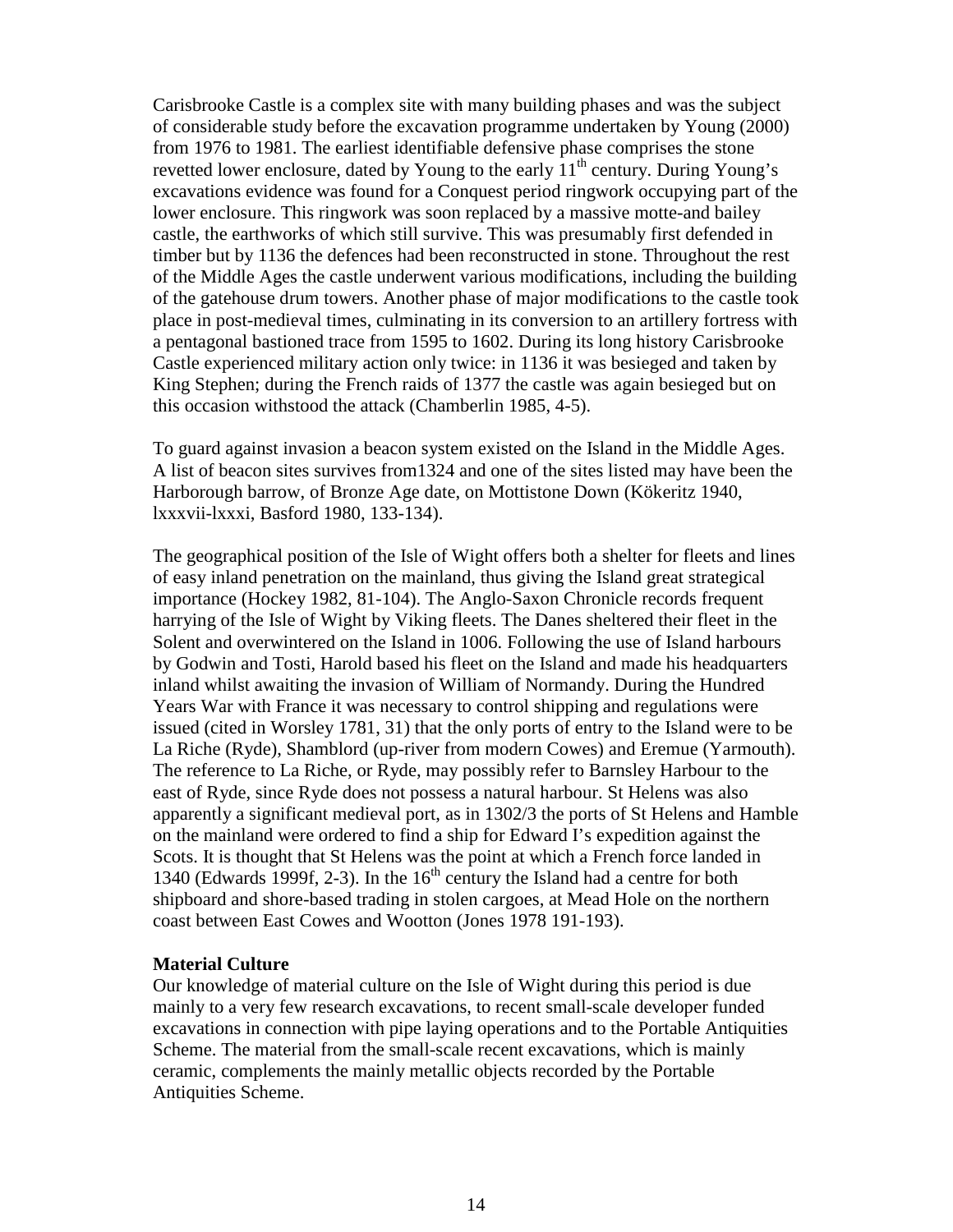In 1980 a mere 13 medieval find spots were listed in the Vectis Report, excluding excavated sites (Basford 1980, 153-154). By August 2006 there were 640 medieval objects from the Isle of Wight on the Portable Antiquities website. The range of objects found since 2003 is as surprising as the quantity. Apart from the religious objects mentioned above common finds include coins, seal matrices, buckles, harness pendants, brooches, purse bars, strap fittings, tokens, padlocks, cloth seals, keys and steelyard weights. More unusual finds include a weight box and weight box lid. Some ceramic material has also been recorded through the scheme.

Until the Carisbrooke Castle excavations from 1976 to 1981 the only field investigation which had contributed significant information about the Island's material culture in medieval times was the excavation of a kiln at Knighton. Grey and red surface pottery was found, dated to the last half of the 15<sup>th</sup> century; also ridge, floor and flat roof tiles (Fennelly 1969).

The Carisbrooke Castle excavations produced the first major collection of medieval and post-medieval materials from the Isle of Wight. Generally, there is a marked contrast between luxury and high-value items which came from outside the Island and everyday items, such as pottery, which was made locally. The defensive role of the castle is well attested by the military and horse equipment among the ironwork, as well as cannonballs and other projectiles in both stone and ceramic materials. The earliest occupation layers are marked by a predominance of locally produced pottery and building stone with only small amounts of non-local produce while the environmental evidence indicates a diet fit for a garrison rather than a high status establishment. The emphasis on local sources of supply has allowed a characterisation of medieval pottery production on the Island. The discrepancy between documentary emphasis on the use of the castle as a high status residence and the lack of archaeological evidence for high status goods may be connected with the spatial limitations of the excavated areas (Young 2000, 196-200). A further discussion of the Carisbrooke Castle pottery and excavations can be found in Tomalin (2002)

Fieldwalking by the Isle of Wight Natural History and Archaeology Society has produced artefacts scatters from Mersley Farm and Pyle Farm (Trott 2000a, Trott 2003). Medieval pottery, tiles and occupation features were recorded from an evaluation excavation at Mersley Farm (Trott 2000b). The Seaclean Wight pipeline which was dug across the Island in the late 1990s provided an opportunity to excavate along the pipeline route (RPS Consultants 2001). Many medieval artefact scatters were recorded as well as middens, pits and occupation features. The Transco Gas pipeline offered a similar opportunity for excavation in the north part of the Island and also produced some medieval material (Network Archaeology 2005). A watching brief at Shalfleet uncovered a pit, a ditch and a riverine inlet of late Saxon to medieval date. These features contained contained  $10<sup>th</sup>$  to  $13<sup>th</sup>$  century domestic midden material including a significant quantity of pottery (Trott 2006).

#### **Crafts, Trades and Industries**

Knowledge of this theme has been gained from field survey and some excavation, as well as from documentary sources. Metal-detected finds have also contributed to knowledge.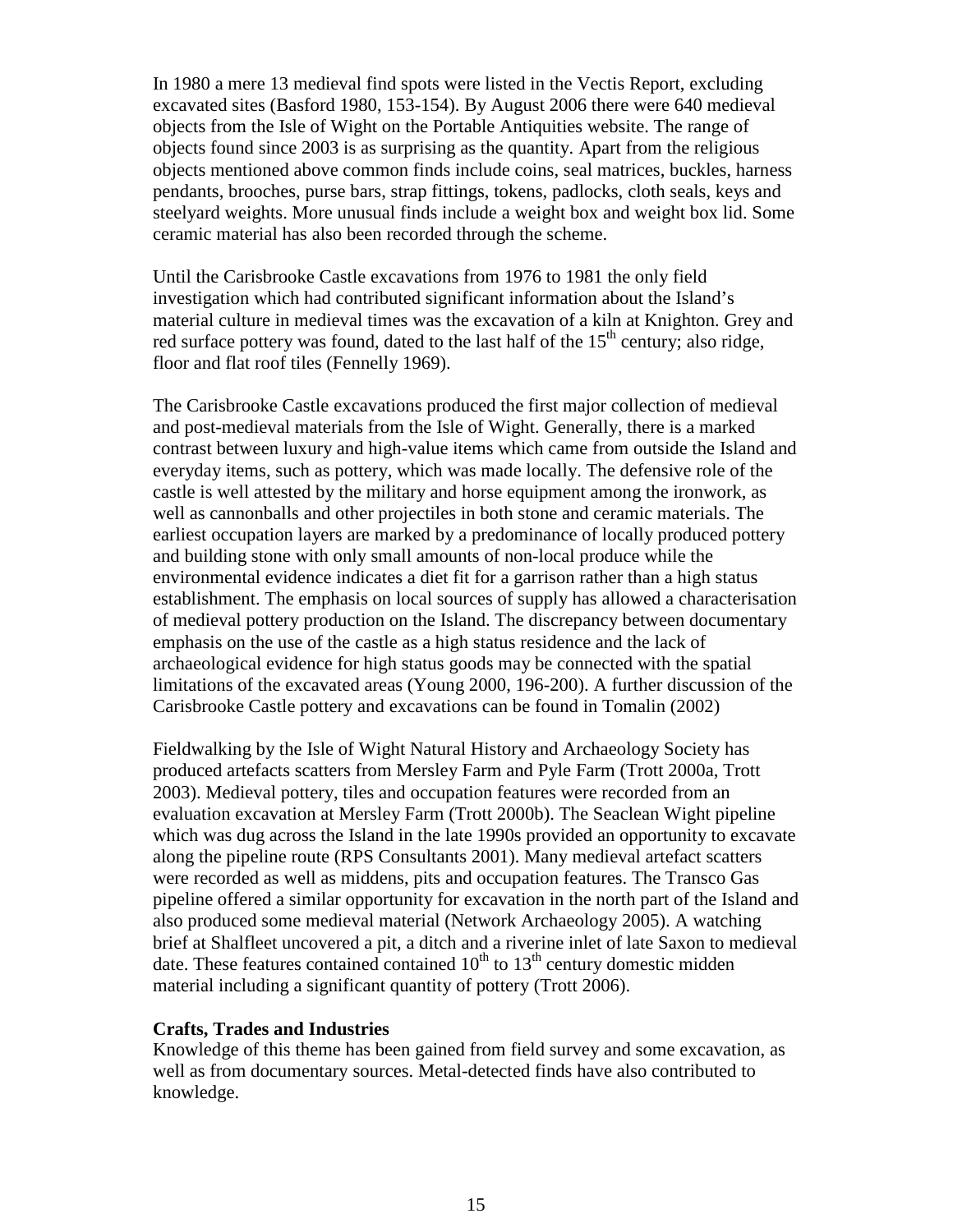Throughout the medieval period the Isle of Wight had a rural economy and small market centres with local crafts and industries but there was some larger scale production of certain materials for export. The most important export in Norman times was Quarr and Binstead Limestone. This limestone had been used locally in Roman and Saxon times and had also been exported to the mainland. In 1079 Bishop Walkelin of Winchester was granted land at Binstead to obtain material for the new cathedral. Much Quarr stone can be seen in Winchester Cathedral. It was also used in Chichester Cathedral, in rebuilding the abbey church at Romsey and in numerous Norman parish churches in Hampshire and Sussex. The coarser Binstead Stone was used after the supply of Quarr Stone was exhausted in the 13<sup>th</sup> century. Binstead Stone was much used for defensive works, particularly in the medieval town walls and gateways at Southampton (Lloyd and Pevsner 2006, 8). A survey of the quarry pits around Binstead formed a part of the Wootton-Quarr Project (Tomalin et al forthcoming).

Upper Greensand was also an important building stone on the Island in the Middle Ages. Tomalin (2003) has discussed the use of both Binstead Stone and Upper Greensand in the building of Carisbrooke Castle and has identified an extant quarry site which was probably used to supply stone for the castle in the  $13<sup>th</sup>$  and  $14<sup>th</sup>$ centuries. Upper Greensand was shipped to the mainland in the  $14<sup>th</sup>$  and  $15<sup>th</sup>$  centuries for use in several important buildings, including Chichester and Winchester cathedrals (Lloyd and Pevsner 2006, 8-9).

Wheat was the main crop grown at the farmsteads or granges of Quarr Abbey in the later  $12<sup>th</sup>$  century and on the manors of Isaballa de Fortibus in 1269. The Island must have produced a surplus of cereal crops because in 1303 the Isle of Wight was ordered to supply corn for the English army in Scotland (Jones and Jones 1987, 14; Hockey 1982, 105-108). The granges of Quarr also produced a surplus of wool which was sold to Italian merchants (Hockey 1970, 55-58).

About 35 water-mill sites are mentioned in Domesday Book and the general locations of these are listed in the Vectis Report (Basford 1980, 151-152). There were seven medieval mills in or close to the town of Newport and three at Carisbrooke. Hockey (1982, 239-240) provides references for about 50 medieval mills working on the Isle of Wight during the Middle Ages, a few of which were wind-powered or were tide mills on estuaries. Quarr Abbey had a tide mill at Fishbourne Creek (Hockey 1970, 41). The abbey also constructed a fulling mill at their grange of Heasley and other fulling mills are recorded from Carisbrooke, Shate, Shottingbridge in Newport, and Westminster in Newport. These fulling mills were connected with the local cloth industry, for by the close of the  $14<sup>th</sup>$  century the Island had become a chief centre for the making of kerseys (Hockey 1970, 50-53).

Most Island water-mills were small, dependent on recent rains and so rarely able to work for long periods. Some medieval water-mills may have remained on the same sites in post-medieval times and surviving mill leats or millponds on some sites may have very early origins. Abandoned sites could offer potential for excavation.

A tannery possessed by Quarr Abbey may have been sited in the Newnham Valley to the south of Quarr Hockey (1970, 55). No references to other medieval tanneries on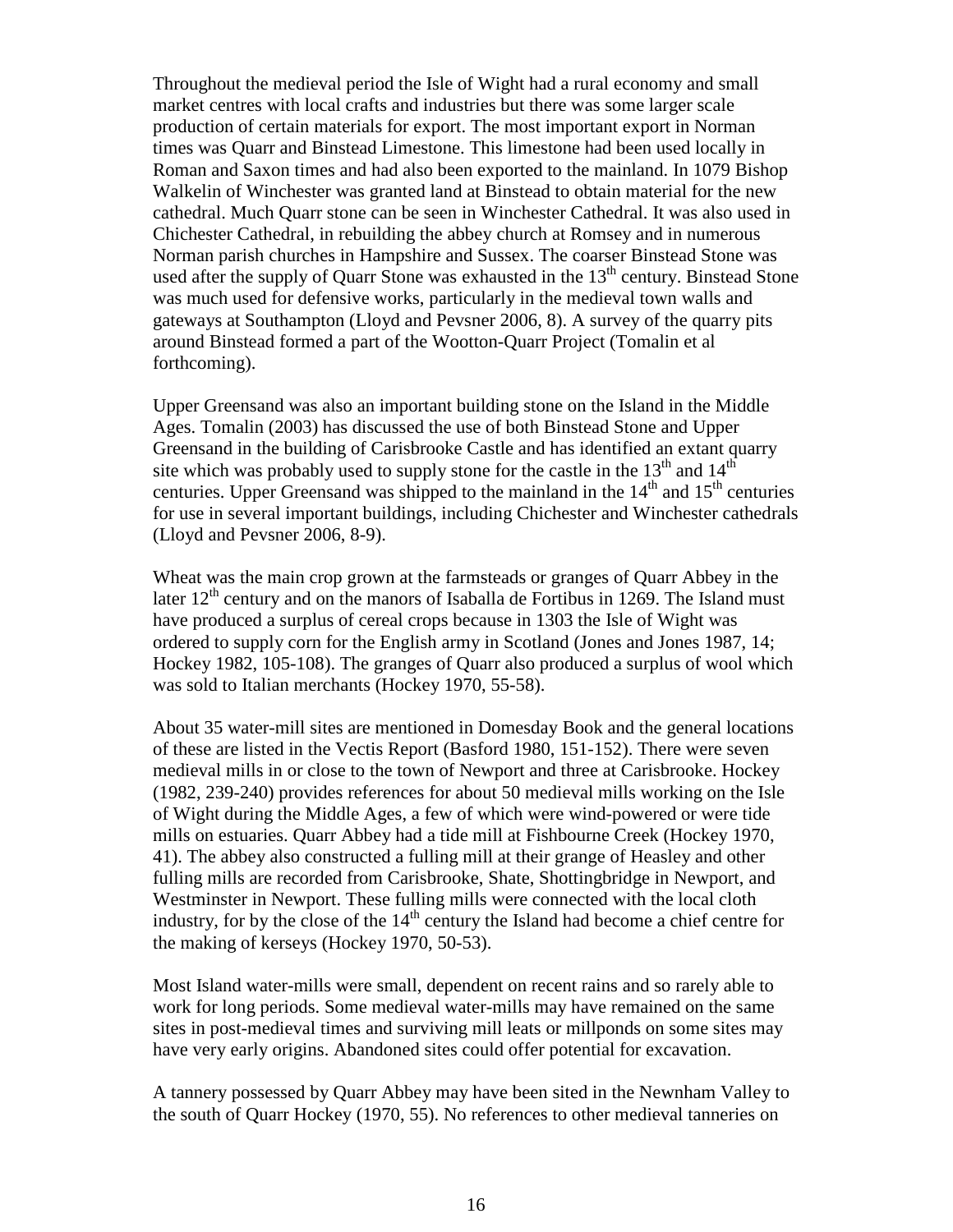the Island have been found but in Tudor times there was a thriving tanning and leather working industry which was centred on Newport (Jones 1978, 204-217).

The Island's four medieval towns of Newport, Brading, Newtown and Yarmouth all had markets and fairs. Some interesting archaeological evidence for a probable fair site to the east of Yarmouth has emerged very recently in the form of a scatter of about ninety coins dating from Henry II to Edward II and recorded through the Portable Antiquities Scheme.

One industry found on the coast was saltmaking. There are references in the Domesday Book to salterns within the manors of Bowcombe (probably near Cowes), Watchingwell (probably in the Newtown area) and Whitfield (near Nettlestone). The saltmaking industry continued into post-medieval times and the few remaining traces on the ground are associated with the post-medieval period but it is likely that in some instances the same sites continued in use (perhaps intermittently) for centuries.

The Wootton-Quarr Project identified evidence of fishing on the foreshore. A large Vshaped fishweir with arms at least 128 metres long was erected across the creek at Binstead and was constructed of post and wattle fencing. This was dated to shortly before the Norman Conquest. More wooden fishweirs of  $14<sup>th</sup>$  century date were identified on the foreshore at Quarr (Loader et al 1997). On the eroding cliff, seaward of the Quarr Abbey ruins, a roof tile kiln associated with the abbey was excavated as part of the Wootton-Quarr Project.

Quarr Abbey had its own ships and appears to have participated in the Gascony wine trade (Hockey 1970, 131-139). The Wootton-Quarr Project found evidence for trading ships landing on the beach at Fishbourne, close to the abbey. Medieval pottery recovered from the site includes material from as far afield as south-western England, Normandy, Brittany, southern France, Holland and Spain. Many of these exotic goods were no doubt destined for the abbey (Loader et al 1997).

There is a lack of evidence for medieval pottery kilns, apart from the Knighton site mentioned above, but the Carisbrooke Castle excavations have identified several different Island wares. Medieval lime kilns have been identified at a few sites, including one at Niton used in the construction of the 14<sup>th</sup> century St Catherine's Lighthouse and Chapel (Dunning 1951, Basford 1980, 153). At an inter-tidal site at Bouldnor,  $12<sup>th</sup>$  century pottery has been recorded in association with an antlerworking site and wattle hurdling (Arnold 1975).

## **Transport and Communication**

Many of the present-day routes on the Isle of Wight link settlements known to have existed in medieval times, but certain places may have provided a general focus of settlement over a much longer period and routes linking these places could be of equal antiquity. Winter travellers or those travelling longer distances may have used the long-established west-east route along the median chalk ridge that traverses the Isle of Wight. Some roads and tracks clearly define and give access to blocks of arable land that may have been open-field in medieval times. Other tracks lead from settlements to areas of open grazing. The Isle of Wight HLC has highlighted the interrelationship between roads, settlement and land use but present HLC techniques do not effectively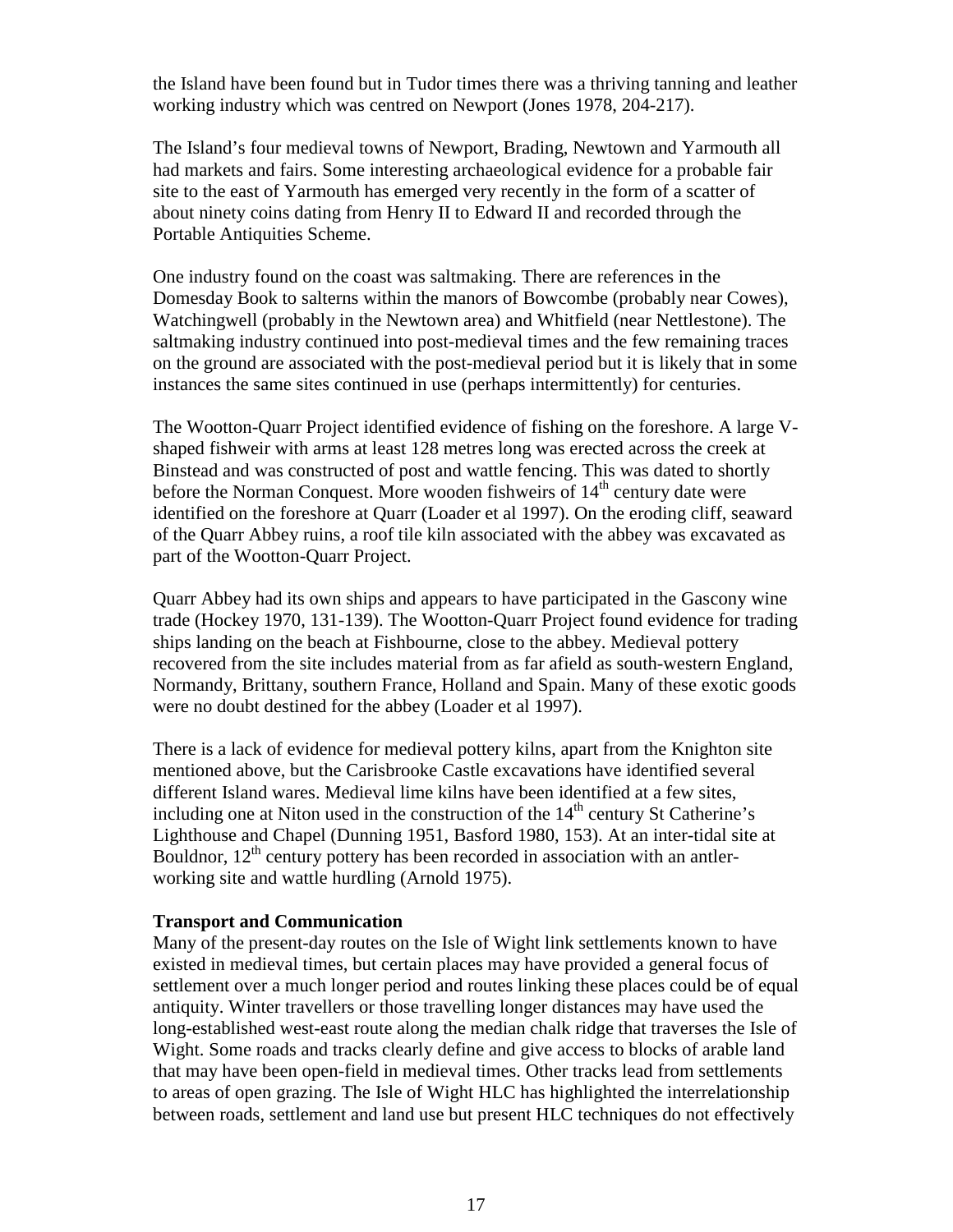characterise roads and tracks. The newly launched Isle of Wight HEAP Project is carrying out a survey of historic lanes and tracks.

Sea transport has always been crucial to the Isle of Wight's existence but was far more hazardous in the past than it is today. The stone Lighthouse situated on St Catherine's Hill near the Island's southernmost point is the only surviving medieval lighthouse in England and testimony to the dangers of the Island's shores (Stone 1891, Dunning 1951, Lloyd and Pevsner 2006, 118).

A considerable number of shipwrecks off the coast of the Isle of Wight were recorded in medieval times, mainly in respect of disputes about cargo (Hockey 1982, 109-116). Twenty one medieval wreck sites have been entered on the Isle of Wight Maritime SMR but all except one are known from documentary sources rather than as located underwater sites. The exception is the *Grace Dieu*, lost in 1439 and now a Protected Wreck, but the wreck site is on the Hamble River, rather than in Isle of Wight waters. Right at the end of the medieval period the world-renowned *Mary Rose* was lost in the eastern Solent and another Protected Wreck lying in Yarmouth Roads is thought to be the remains of the *Santa Lucia*, lost in 1567 (Gale 2000, 14). Obviously, there is the potential for the discovery of additional medieval shipwrecks around the Island.

The four medieval towns all had access to the sea. Earthworks at Brading appear to represent the remains of a former quay but it is possible that the quay was closer to Brading High Street earlier in the Middle Ages (Edwards 1999d, 7). A surviving embankment indicates  $16<sup>th</sup>$  century land reclamation on the edge of Brading Harbour which was finally drained in the late  $19<sup>th</sup>$  century (Martin nd, Wilson and Edmunds 2006, 8-9). At Newport evidence for earlier phases of the present quay may be found behind the existing line of the river and within the waterlogged silts of the river (Edwards 1999a, 10). The site of the medieval quay at Newtown may be represented by an irregular field called *Key Close* on a map of 1768 (Edwards 1999c, 5). The original line of Yarmouth quay may be represented by the curving line of St James' Street/Pier Street. To the south of the town there was an inlet called the Draft Haven where ships could anchor until it silted up in the  $17<sup>th</sup>$  century (Edwards, 1999b, 6).

Only two references to medieval bridges have been traced, both at Brading. A causeway across the marsh to Yaverland was built in the  $13<sup>th</sup>$  century and a causeway of possible medieval date crossing the Sandown Level was recorded by Page (1912, 156).

## **Legacy**

Evidence for medieval land use, routes and boundaries can be traced in the Island's historic landscape and these medieval patterns continued to influence later land use. The Historic Landscape Character Assessment identifies this evidence (Basford forthcoming). The estates of the medieval religious houses at Quarr, Appuldurcombe and St Helens remained largely intact in the hands of secular landowners into postmedieval times. Medieval parish boundaries remained unchanged until the later 19<sup>th</sup> century. Many of the Island's existing settlements are on medieval sites and in some cases the ground plans of these settlements are directly related to the medieval layout, as at Newport. The port of Newport remained significant for trade, although Cowes became increasingly significant in post-medieval times.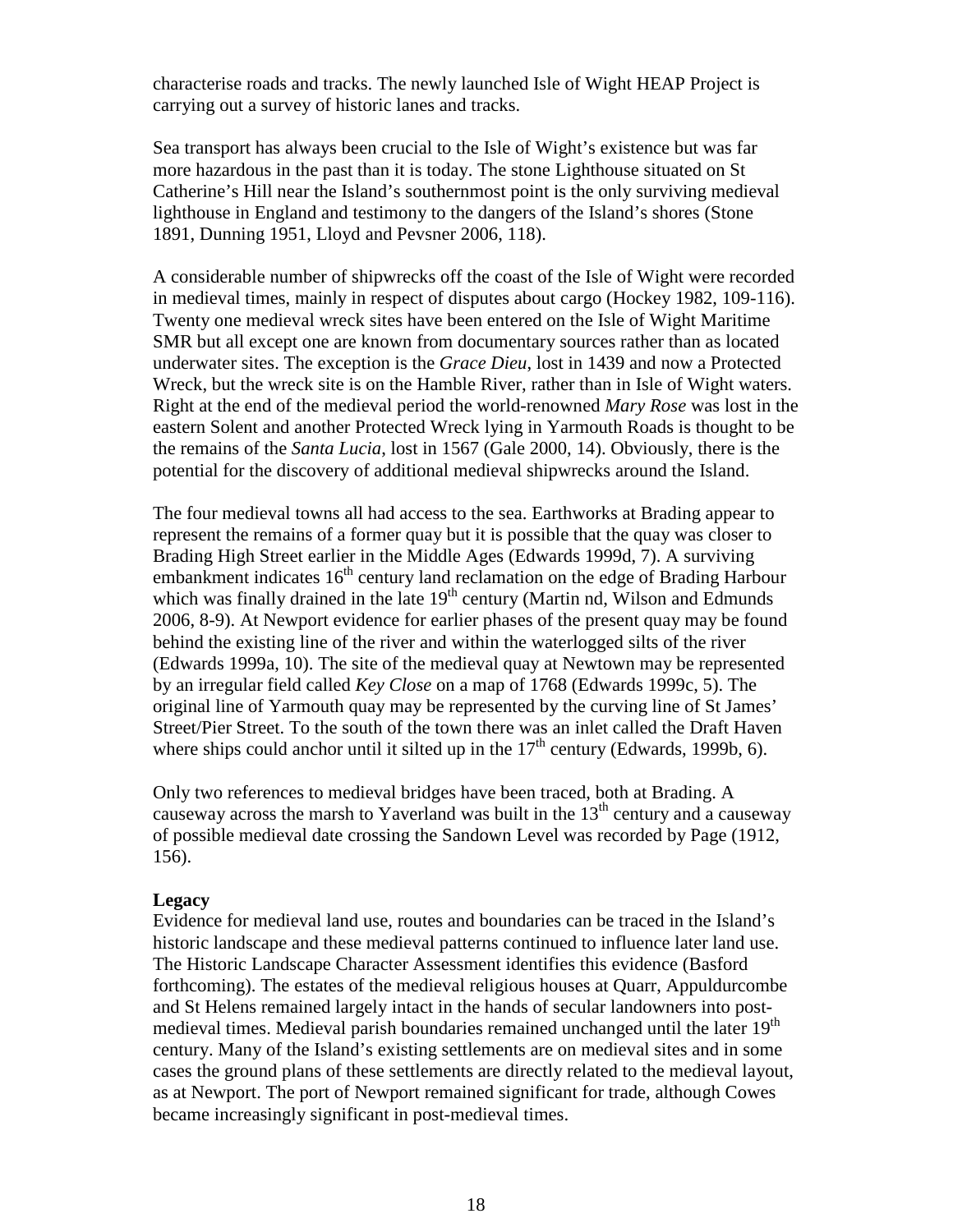A few high-status domestic buildings and nearly all of the Island's medieval parish churches survived into the post-medieval period to be modified or rebuilt in later times. The Island's attractive  $16<sup>th</sup>$  and  $17<sup>th</sup>$  century manor houses were built on the sites of earlier manorial halls. Carisbrooke Castle remained a strategically important site in the  $17<sup>th</sup>$  century, refortified at the beginning of the century, briefly besieged at the start of the Civil War and serving as the prison of Charles I later in the war (Jones and Jones 1978, 54-72). The castle remained significant as a high-status residence of the Island's governor into the  $20<sup>th</sup>$  century.

Post-medieval water mills and salterns in many cases probably occupied sites that had been in use for the same purposes in medieval times. Newport Beast Market survived on its original site until the early  $20<sup>th</sup>$  century and did not cease to exist until the end of that century.

## **Bibliography**

#### **Abbreviations:**

IWCAHES: Isle of Wight County Archaeology and Historic Environment Service PIWNHAS: The Proceedings of the Isle of Wight Natural History and Archaeological Society

Arnold, C J, 1975 A medieval site at Bouldnor, *PIWNHAS* VI, 664-667

Arnold, C J, 1982 *The Anglo-Saxon Cemeteries of the Isle of Wight,* British Museum Publications Ltd, London.

Bannister, N, 2003 Bembridge and Culver Downs, unpublished report for the National Trust

Basford, H V, 1980 *The Vectis Report: A Survey of Isle of Wight Archaeology,* Isle of Wight County Council, Newport

Basford, V, 1989 *Historic Parks and Gardens of the Isle of Wight,* Isle of Wight County Council

Basford, V forthcoming a Isle of Wight Historic Landscape Characterisation, report for English Heritage and Isle of Wight Council

Basford, V, forthcoming b Medieval and post-medieval rural settlement and land use on the Isle of Wight: An application of regional models of historic landscape character in an island Context, PhD thesis, Bournemouth University.

Basford, V, and Smout, R, 2000 The landscape and history of Wydcombe, Isle of Wight, *P.I.W.N.H.A.S.* 16, 7-20

Beresford, M W, and Hurst J G, 1971 *Deserted Medieval Villages*, Lutterworth Press

Cahill, N, 1984 Isle of Wight Downlands, unpublished report for Isle of Wight County Council

Chamberlin, R, 1985 *Carisbrooke Castle*, English Heritage

Chatters, C, 1984 The Downs and Heaths of the Isle of Wight, unpublished report for Isle of Wight County Council

Chatters, C, 1991 A brief ecological history of Parkhurst Forest, *PIWNHAS* 11, 43-60

Countryside Commission, 1994 *The Isle of Wight Landscape: An Assessment of the Area of Outstanding Natural Beauty*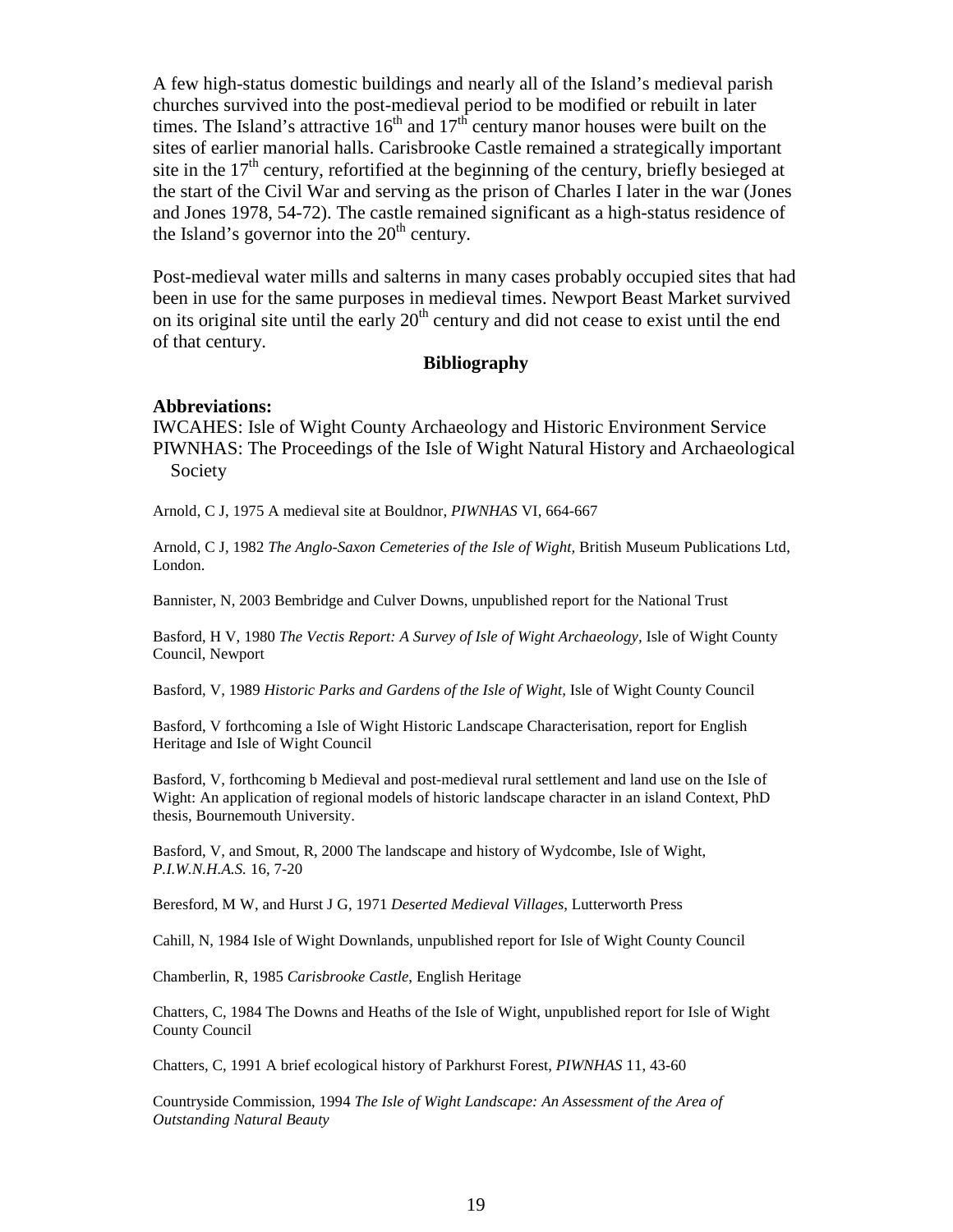Currie, C K, 1999 An archaeological and historical landscape survey of the Mottistone Manor Estate, Mottistone, Isle of Wight, report to the National Trust (Southern Region).

Currie, C, K, 2000 An archaeological and historical survey of the Newtown Estate, Newtown, Isle of Wight, report to the National Trust (Southern Region).

Currie, C K, 2001 An archaeological and historical survey of the Knowles Farm and St Catherine's Hill & Down Estates, Isle of Wight, report to the National Trust (Southern Region)

Currie, C K, 2002 An archaeological and historical survey of the Ventnor Downs and Luccombe Farm Estate, Isle of Wight, report to the National Trust (Southern Region)

Currie, C K, 2003 An archaeological survey of earthworks on Castle hill, Mottistone, Isle of Wight, *Proc. Hants. F. C.* 58, 24-32

Darvill, T, C, 1992 Monument evaluation manual part iv, urban areas, English Heritage and author, London

Drewett, P L 1970 The excavation of two round barrows and associated fieldwork on Ashey Down, Isle of Wight, 1969, *Proc. Hants. F.C.* 27, 33-56

Dunning, G, 1939 A thirteenth century midden near Niton, *PIWNHAS* 111, Part II, 128-137

Dunning, G, 1951 The history of Niton, Isle of Wight, *PIWNHAS* IV Part VI, 191-204

Edmonds, N, Sly, T, and Strutt, K, 2002 Quarr Abbey Geophysical Survey Report, November 2002, University of Southampton

Edwards, B, 1999a Historic Newport: Archaeological assessment document, *An Extensive Urban Survey of the Isle of Wight's Historic Towns,* Hampshire County Council

Edwards, B, 1999b, Historic Yarmouth : Archaeological assessment document, *An Extensive Urban Survey of the Isle of Wight's Historic Towns,* Hampshire County Council

Edwards, B 1999c Historic Newtown: Archaeological assessment document, *An Extensive Urban Survey of the Isle of Wight's Historic Towns,* Hampshire County Council

Edwards, B, 1999d Historic Brading: Archaeological assessment document, *An Extensive Urban Survey of the Isle of Wight's Historic Towns,* Hampshire County Council

Edwards, B, 1999e, Historic Carisbrooke: Archaeological assessment document, *An Extensive Urban Survey of the Isle of Wight's Historic Towns,* Hampshire County Council

Edward, B, 1999f Historic St Helens: Archaeological assessment document, *An Extensive Urban Survey of the Isle of Wight's Historic Town,* Hampshire County Council

Edwards, B, 1999g Historic Cowes: Archaeological assessment document, *An Extensive Urban Survey of the Isle of Wight's Historic Towns,* Hampshire County Council

English Heritage, 1993 Monuments Protection Programme: single monument class descriptions for 'Medieval Villages' and 'Medieval Dispersed Settlements'

Fennelly, L R, 1969 A late medieval kiln at Knighton, I.O.W., *Proc. Hants F.C.* 26, 97-110

Gale, A, 2000 *The Story Beneath the Solent*, Hampshire and Isle of Wight Trust for Maritime Archaeology,  $2<sup>nd</sup>$  edition

Gardener, W, 1793-1810 manuscript drawings of the Isle of Wight, British Library Map Library, Ordnance Survey Drawings 67-74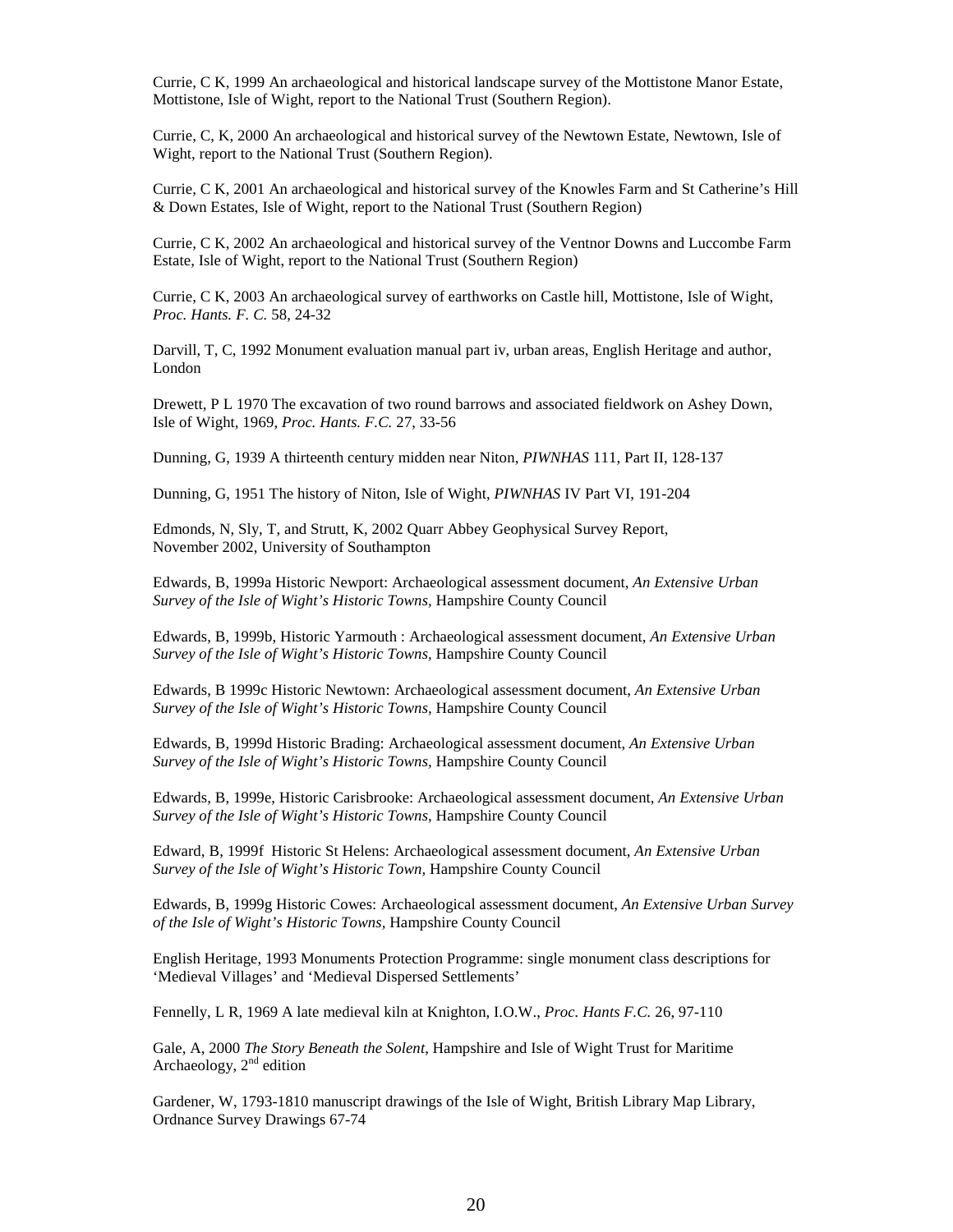Garmonsway, G N (translated and ed) *The Anglo-Saxon Chronicle*. Dent, London

Green, M, 1969 *Churches of the Isle of Wight,* Winton Publications Ltd, Winchester

Hase, P H, 1988 The Mother Churches of Hampshire, in *Minsters and Parish Churches: The Local Church in Transition, 950-1200* (ed JBlair), 45-46, Oxford University Committee for Archaeology, Monograph 17

Hase, P H, 1994 The Church in the Wessex Heartlands, in *The Medieval Landscape of Wessex* (eds M Aston and C Lewis), 47-81, Oxbow Monograph 46, Oxford

Hockey, S F, 1970 *Quarr Abbey and its Lands,* Leicester University Press

Hockey, S F, ed 1981*The Cartulary of Carisbrooke Priory*, Isle of Wight Record Office, Newport

Hockey, S F, 1982 *Insula Vecta: The Isle of Wight in the Middle Ages,* London, Phillimore & Co. Ltd

Hockey, S F, 1991 *The Charters of Quarr Abbey,* Isle of Wight County Record Office, Newport

Hutchinson, G E, and Hutchinson, A L, 1969 The "idol" or sheela-na-gig at Binstead, *PIWNHAS,* VI, Part IV, 237-251

IWCAHES, 2000 Isle of Wight coastal audit: report prepared for English Heritage by the Isle of Wight County Archaeology and Historic Environment Service, second draft

Isle of Wight Medieval Landscape Project http://www.arch.soton.ac.uk/Research

Jones, J D, 1978 The Isle of Wight 1558-1642, unpublished PhD thesis, Southampton University

Jones J, and Jones J, 1987 *The Isle of Wight: An illustrated History,* Wimborne, The Dovecote Press

Jones, M J, 1989 Thirteenth century gardens in Carisbrooke Castle, PIWNHAS 9, 135-136

Jones, M J, 1991 A survey of the manors of Swainston and Brighstone, 1630, Part 1 *PIWNHAS* 11, 61-84

Jones, M J, 2003 The 1630 survey of Swainston – farm Buildings and farm lands, Part 2 *PIWNHAS* 19, 69-100

Kökeritz, H, 1940 *The Place-Names of the Isle of Wight,* Uppsala.

Loader, R Westmore, I, and Tomalin, D, 1997 *Time and Tide: An Archaeological Survey of the Wootton-Quarr Coast*, Isle of Wight Council

Lloyd, D W, and Pevsner, N 2006 *The Buildings of England: The Isle of Wight,* Yale University Press, New Haven and London

Margham, J, 1982 Isle of Wight village morphology Part 1, *PIWNHAS* 7, 475-487

Margham, J, 1983 Isle of Wight village morphology Part 2, *PIWNHAS* 7, 601-608

Margham, J, 1988 Domesday population of the Isle of Wight, *PIWNHAS* 8, 56-60

Margham, J, 1990 Thorley – a parish survey, *PIWNHAS* 10, 113-126

Margham, J, 1992a Freshwater – man and the landscape, *PIWNHAS* 12, 95-124

Margham, J, 1992b Carisbrooke: a study in settlement morphology, *Southern Hist. 14, 1-28*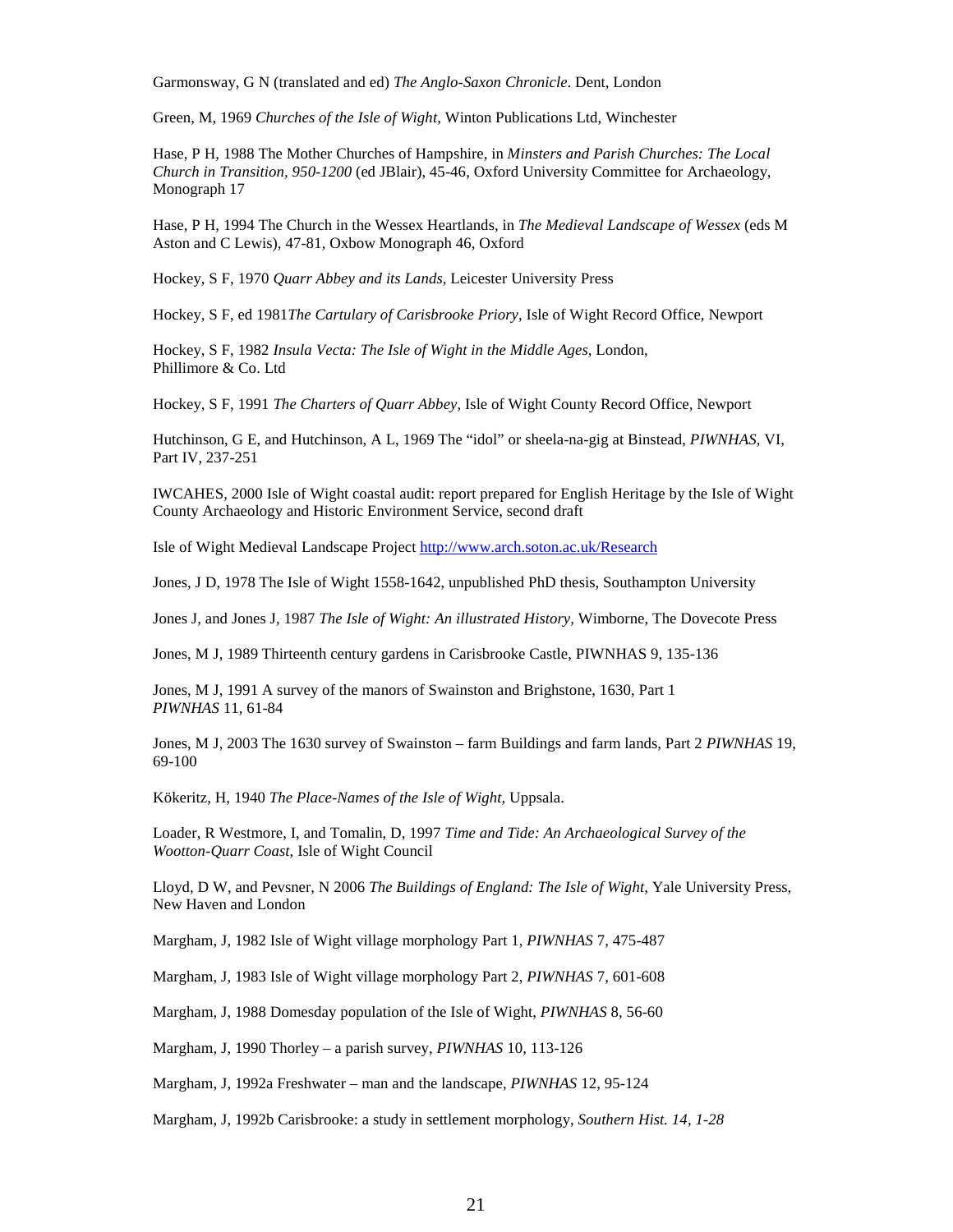Margham, J, 1997 Saints in an Island landscape: a study in church dedications, *PIWHNAS,* 91-106

Margham, J, 2000 St Mary's Brading: Wilfred's church, *PIWNHAS* 16, 117-136

Margham, J, 2003 Charters, landscapes and hides on the Isle of Wight, *Landscape History* 25, 17-43.

Margham, J, 2005 The Anglo-Saxon charter bounds of the Isle of Wight. Part 1: The West Medine, *PIWNHAS* 21, 77-106

Margham, J, forthcoming a The Anglo-Saxon charter bounds of the Isle of Wight. Part 2: The East Medine, *PIWNHAS* 23

Margham, J, forthcoming b The place-names and settlement history of Binstead and Wootton parishes in Tomalin, D J, Loader, R D, and Scaife R G, forthcoming *Coastal archaeology in a dynamic environment: a Solent case study.*

Martin, R, nd The Reclamation of Brading Haven. Available: http://www.iwhistory.org.uk

Munby, J (ed), 1982 *Domesday Book:Hampshire.* Phillimore, Chichester

Nelson, S, 1984 A French Saintonge jug from Newport, Isle of Wight, *Proc Hampshire Field Club Archaeol. Soc,* 40, 133-14

Network Archaeology, 2005 Somerton Farm to Knight's Cross reinforcement 300mm gas pipeline. Archaeological Watching Brief, 2000, Network Archaeology Transco Report no.162

Page, W (ed), 1912 *A History of Hampshire and the Isle of Wight Vol.* 5, The Victoria History of the Counties of England, London.

Parker, A G, 1975 *Isle of Wight Local History: A Guide to Sources,* Newport, Isle of Wight Teachers' Centre

Peers, Sir C, 1975 *Carisbrooke Castle.* London, HMSO, fifteenth impression

Peters, J E C, 1964 The tithe barn at Arreton, I.W., *Trans. Ancient Monuments Soc.* 12, 61-79

Portable Antiquities Scheme http://www.finds.org.uk.

Rackham, O, 1986 *The History of the Countryside,* Dent, London.

Renn, D F, 1954, The enceinte wall of Quarr Abbey, *PIWNHAS* V Part IX, 350-351

Roberts, B K, and Wrathmell, S, 2000 *An Atlas of Rural Settlement in England,* English Heritage

Roberts, B K, and Wrathmell, S 2002 *Region and Place: a study of English Rural Settlemen,.* English Heritage

RPS Consultants, 2001 SeaClean Wight Pipelines: Archaeological Assessment Report (3 vols)

Russell, P D D (ed), 1981 *Hearth Tax Returns for the Isle of Wight 1664 to 1674,* Isle of Wight County Record Office

Sewell, J, 2000 'An investigation into the origin and continuity of the parish boundary of Carisbrooke, Isle of Wight', *Proc. Hants F C.* 55, 31-45

Sheridon, R K, 1974 *Lords, Captains and Governors of the Isle of Wight,* London, HMSO

Sly, T J T, 1988 A Survey of Deserted Medieval Villages on the Isle of Wight, unpublished undergraduate dissertation, University of Southampton